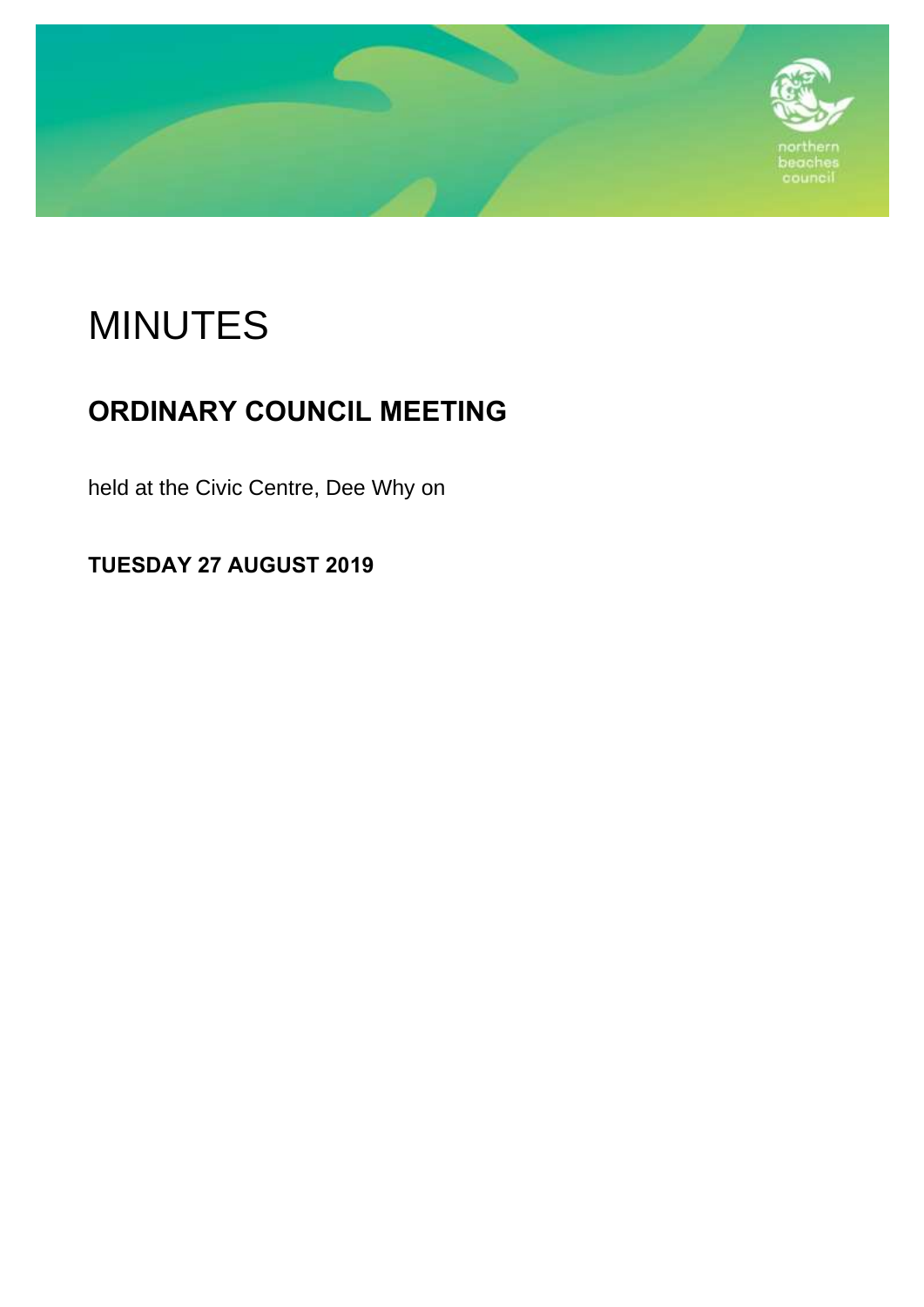

### **Minutes of an Ordinary Meeting of Council**

### **held on Tuesday 27 August 2019**

### **at the Civic Centre, Dee Why**

### **Commencing at 6:02pm**

### **ATTENDANCE:**

### **Councillors**

Michael Regan (Mayor) Sue Heins (Deputy Mayor) Rory Amon Candy Bingham Pat Daley OAM Vincent De Luca OAM Kylie Ferguson Sarah Grattan Alex McTaggart Penny Philpott Stuart Sprott David Walton Natalie Warren (*arrived at 6:06pm)* Ian White

### **Officers**

| Ray Brownlee PSM       | <b>Chief Executive Officer</b>                              |
|------------------------|-------------------------------------------------------------|
| <b>Jeff Smith</b>      | Director Corporate and Legal                                |
| David Kerr             | Director Community and Belonging                            |
| <b>Todd Dickinson</b>  | <b>Director Environment and Sustainability</b>              |
| Louise Kerr            | Director Planning and Place                                 |
| Jorde Frangoples       | <b>Director Transport and Assets</b>                        |
| <b>Karen Twitchett</b> | Director Workforce and Technology                           |
| Eskil Julliard         | General Counsel                                             |
| Kylie Walshe           | Executive Manager Community, Arts and Culture               |
| <b>Andrew Pigott</b>   | <b>Executive Manager Strategic and Place Planning</b>       |
| Phil Devon             | Acting Executive Manager Transport and Civil Infrastructure |
| Steve Lawler           | <b>Executive Manager Parks and Recreation</b>               |
| Mark Jones             | <b>Executive Manager Strategy and Performance</b>           |
| David Pengilly         | <b>Acting Executive Manager Property</b>                    |
| Eilis O'Beirne         | Major Projects - Business Executive                         |
| Sonya Gallery          | <b>Executive Manager Governance and Risk</b>                |
| Sherryn McPherson      | <b>Acting Manager Governance</b>                            |
| Ximena Von Oven        | <b>Acting Coordinator Governance</b>                        |
| Katie Kirwan           | Governance Officer                                          |
| <b>Brendan Shaw</b>    | Information Management Technology Officer                   |
| Don Morales            | Information Management Technology Officer                   |

### **Notes**

The meeting commenced at 6:02pm, adjourned at 8:29pm, resumed at 8:40pm, moved into closed session at 10:34pm, resumed in open session at 10:50pm and concluded at 10:51pm.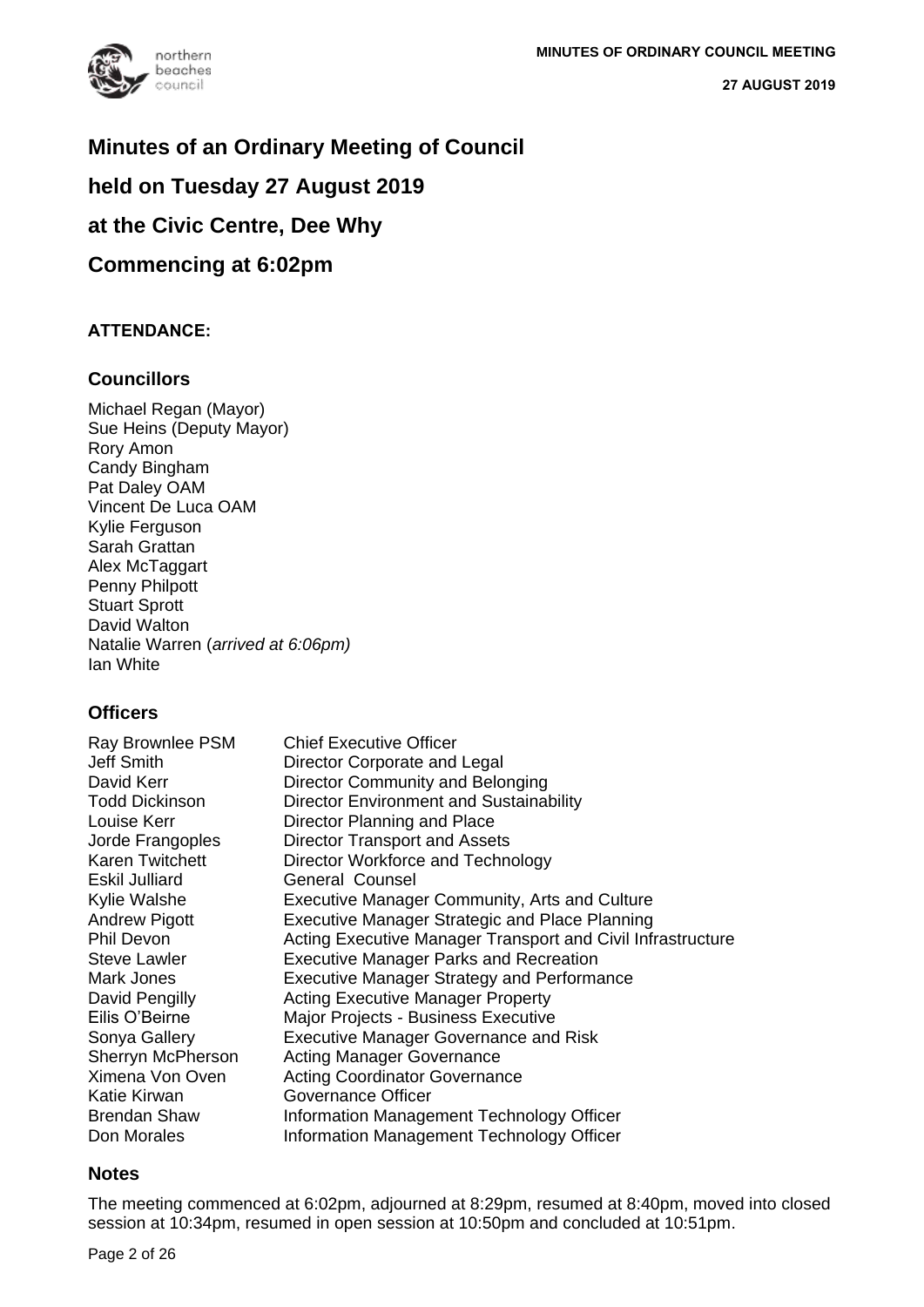

### **1.0 ACKNOWLEDGEMENT OF COUNTRY**

*NOTE: The Mayor acknowledged the traditional custodians of the land on which the meeting gathered, and paid respect to Elders past and present.*

### **2.0 APOLOGIES AND APPLICATIONS FOR LEAVE OF ABSENCE**

### **2.1 APOLOGIES AND APPLICATIONS FOR LEAVE OF ABSENCE**

*NOTE: The Chair advised that Councillor Warren will arrive late to the meeting.*

### 244/19 **RESOLVED**

### *Cr Ferguson / Cr Bingham*

That the apology from Councillor Harrison be accepted.

### **VOTING**

**FOR:** Crs White, Daley, Philpott, Grattan, Amon, Bingham, McTaggart, Regan, Heins, De Luca, Ferguson, Walton and Sprott

**ABSENT:** Cr Warren

*CARRIED*

### **3.0 CONFIRMATION OF MINUTES**

### **3.1 MINUTES OF ORDINARY COUNCIL MEETING HELD 23 JULY 2019**

### 245/19 **RESOLVED**

### *Cr White / Cr Ferguson*

That the Minutes of the Ordinary Council Meeting held 23 July 2019, copies of which were previously circulated, are hereby confirmed as a true and correct record of the proceedings of that meeting.

### **VOTING**

**FOR:** Crs White, Daley, Philpott, Grattan, Amon, Bingham, McTaggart, Regan, Heins, De Luca, Ferguson, Walton and Sprott

**ABSENT:** Cr Warren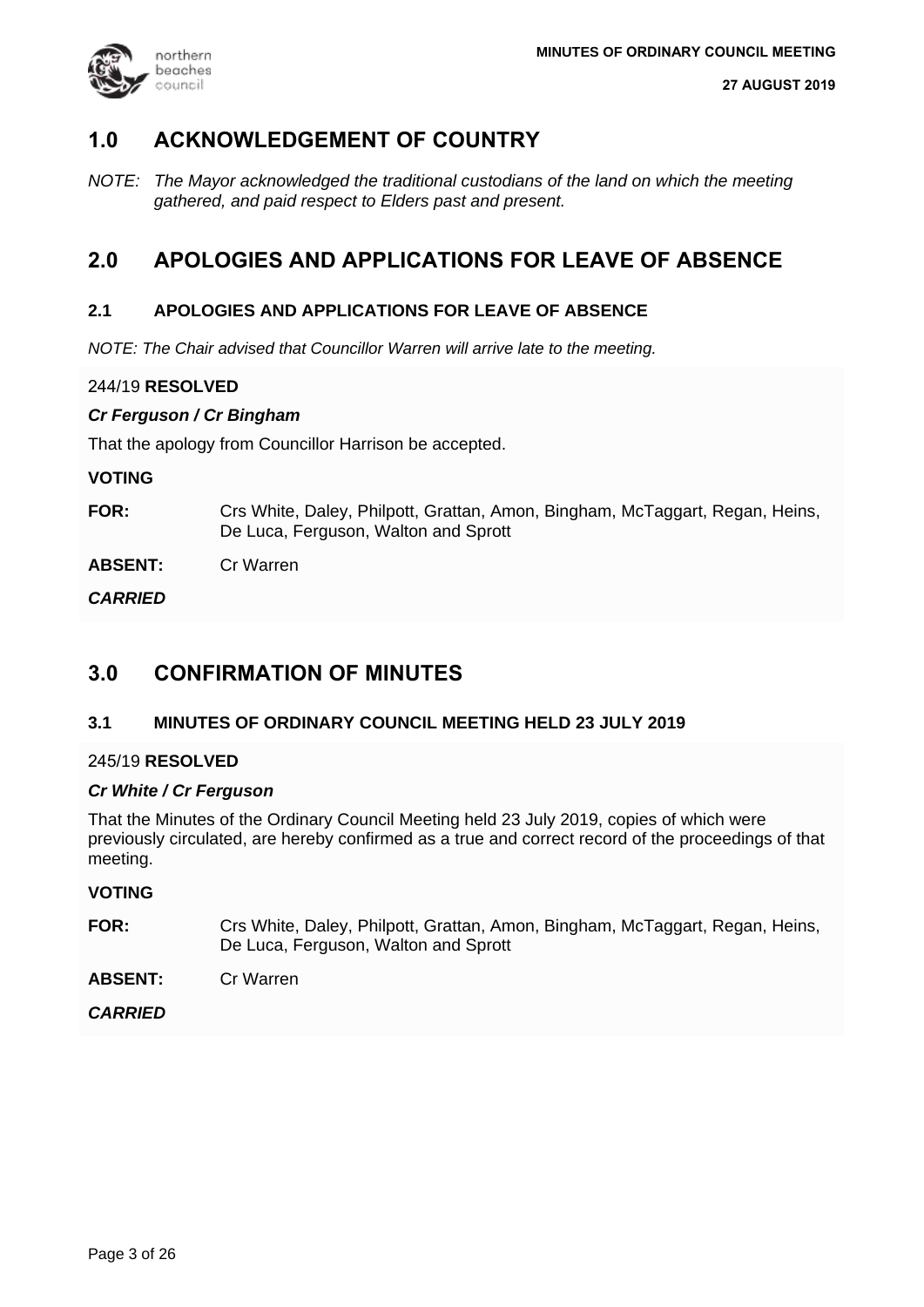

### **4.0 DISCLOSURES OF INTEREST**

4.1 Councillor Bingham declared a not significant non-pecuniary interest in relation to Item 10.2 - Response to Notice of Motion No 16/2019 – Future Use of Council Chambers in Manly Town Hall. Councillor Bingham chose to take part in the discussion and voting on this item. The reason provided by Councillor Bingham was:

> *"I am President of the Good for Manly Community Association who may wish to hire the space."*

4.2 Councillor Bingham declared a not significant non-pecuniary interest in relation to item 13.1 - Manly Parking Permit Scheme - Review and Audit. Councillor Bingham chose to take part in the discussion and voting on this item. The reason provided by Councillor Bingham was:

*"I live in the area which is affected by the scheme."*

4.3 Councillor Sprott declared a not significant non-pecuniary interest in relation to item 13.1 - Manly Parking Permit Scheme - Review and Audit. Councillor Sprott chose to take part in the discussion and voting on this item. The reason provided by Councillor Sprott was:

*"I own a property on Eastern Hill. I am a member of the Liberal Party and senior members live close to the park."*

4.4 Councillor White declared a not significant non-pecuniary interest in relation to item 13.2 - Station Beach Dog Off-Leash Area Proposed Trial. Councillor White chose to take part in the discussion and voting on this item. The reason provided by Councillor White was:

*"I own a dog and am a member of Palm Beach Golf Club."*

4.5 Councillor Daley declared a not significant non-pecuniary less than significant interest in relation to item 13.3 - Outcome of Public Exhibition and Adoption of Clontarf Reserve Landscape Masterplan. Councillor Daley chose to take part in the discussion and voting on this item. The reason provided by Councillor Daley was:

> *"I know a number of people including senior members of the Liberal Party who live near Clontarf Reserve."*

4.6 Councillor Grattan declared a not significant non-pecuniary interest in relation to item 13.3 - Outcome of Public Exhibition and Adoption of Clontarf Reserve Landscape Masterplan. Councillor Grattan chose to take part in the discussion and voting on this item. The reason provided by Councillor Grattan was:

*"[I have had] discussions with members of Clontarf Community regarding Masterplan."*

4.7 Councillor Sprott declared a not significant non-pecuniary interest in relation to item 13.3 - Outcome of Public Exhibition and Adoption of Clontarf Reserve Landscape Masterplan. Councillor Sprott chose to take part in the discussion and voting on this item. The reason provided by Councillor Sprott was:

*"I own a property on Eastern Hill. I am a member of the Liberal Party and senior members live close to the park."*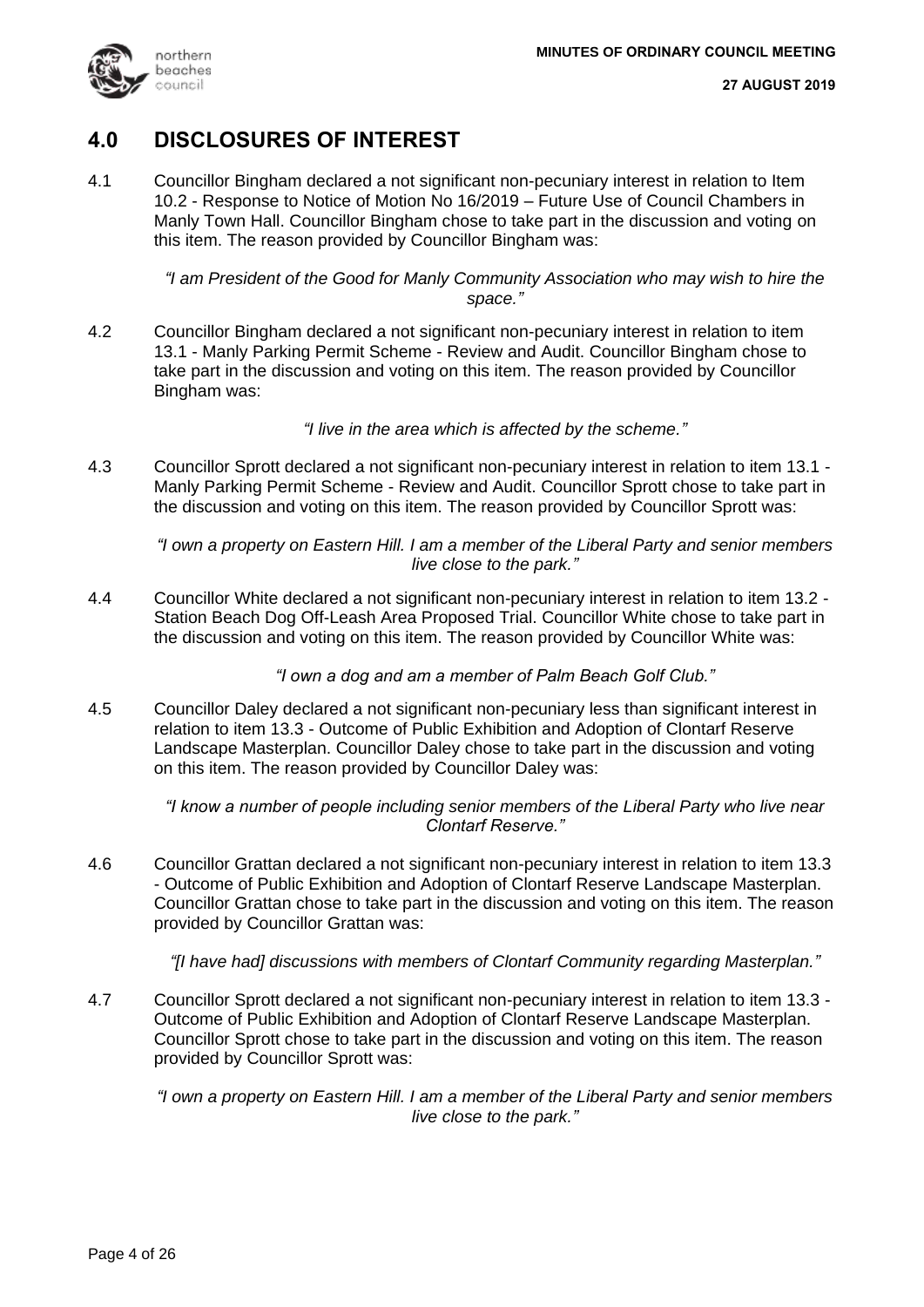

4.8 Councillor Walton declared a not significant non-pecuniary interest in relation to item 13.3 - Outcome of Public Exhibition and Adoption of Clontarf Reserve Landscape Masterplan. Councillor Walton chose to take part in the discussion and voting on this item. The reason provided by Councillor Walton was:

*"[I have been] lobbied by Clontarf Community. Family friends live in the area."*

### **5.0 PUBLIC FORUM AND PUBLIC ADDRESS**

- *NOTE 1: The Mayor requested that each speaker acknowledge that they had been informed that the meeting was to be webcast live and that Council accepts no responsibility for any defamatory comments made.*
- *NOTE 2: Councillor Warren arrived at the meeting at 6:06pm.*
- *NOTE 3: Councillor Amon left the chamber at 6:45pm and returned at 6:49pm.*

### **PUBLIC FORUM SPEAKERS:**

- **5.1** Natalie Matkovic addressed Council in relation to circus shows which use animals and Council's position on the hire of Council land to these circuses.
- **5.2** Christopher Neill addressed Council in relation to circus shows which use animals and Council's position on the hire of Council land to these circuses.
- **5.3** David Murray addressed Council in relation to a request to improvements to late night Bline bus services in the Pittwater area.

### **PUBLIC ADDRESS SPEAKERS:**

### **5.4 Item 11.1 – Supporting Community Solar Uptake**

Warren Yates addressed Council speaking in support of this item.

### **5.5 Item 12.1 – Outcome of Public Exhibition of Draft Northern Beaches Bush Fire Prone Land Map Review**

John Holman addressed Council speaking against this item.

### **5.6 Item 13.1 – Manly Parking Permit Scheme – Review and Audit**

Nicolle Tessier and Jill Pleban addressed Council speaking against this item.

### **5.7 Item 13.2 – Station Beach Dog Off-Leash Area Proposed Trial**

Richard Kovacs and Marita Macrae (on behalf of Pittwater Natural Heritage Association) addressed Council speaking against this item. Mitch Geddes with Liz Anderson (on behalf of Pittwater Unleashed) and Michelle Robertson (on behalf of Pittwater Unleashed) addressed Council speaking in support of this item.

### **5.8 Item 13.3 – Outcome of Public Exhibition and Adoption of Clontarf Reserve Landscape Masterplan**

John Clapin and Ronald Nathans addressed Council speaking in support of this item.

### **5.9 Item 13.4 – Public Exhibition for the use of McCarrs Creek Reserve by Castle Tribe Inc.**

Guy Menzies and Nicholas Triandafyllou (on behalf of Castle Tribe Inc) addressed Council speaking in support of this item.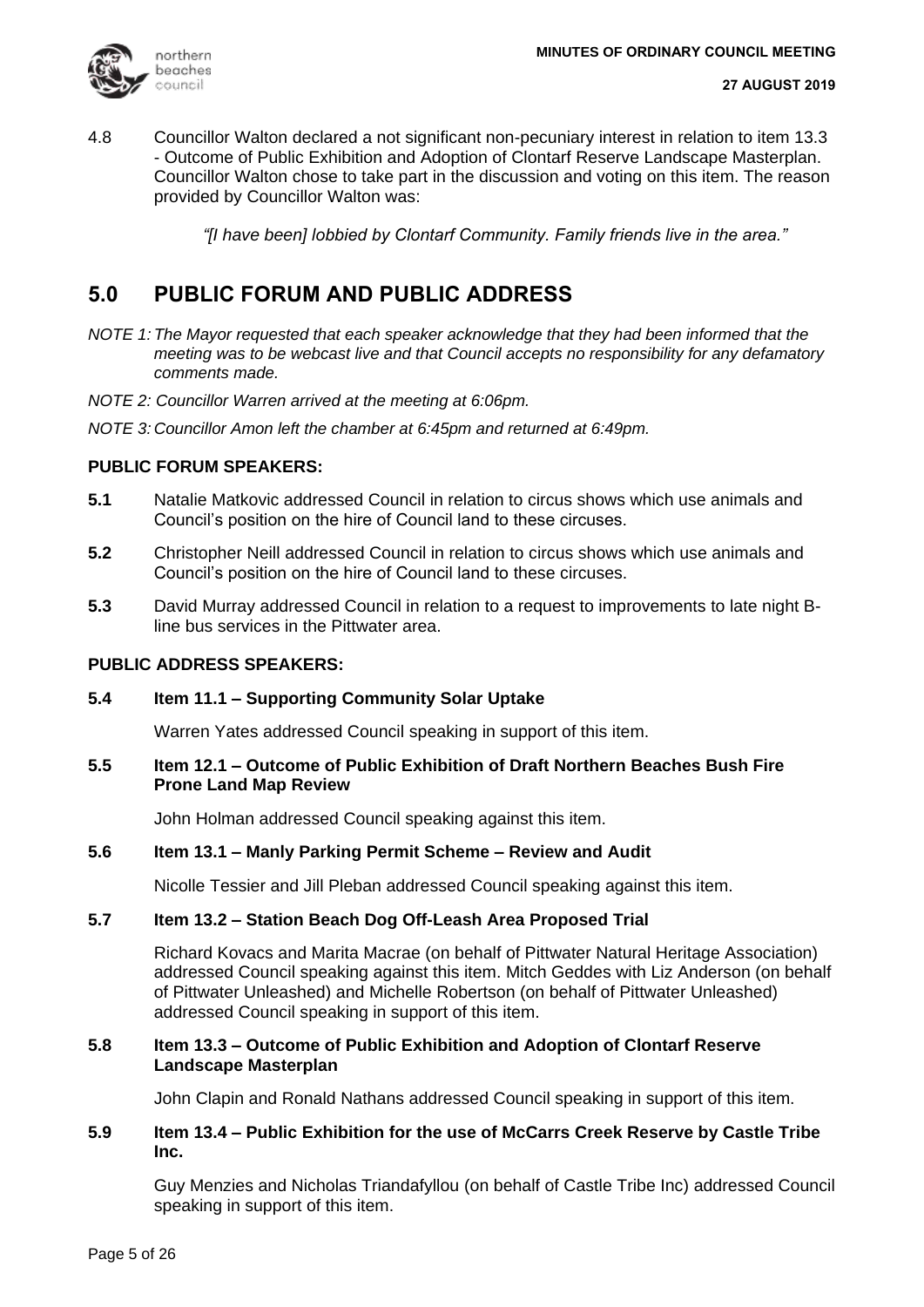

### **5.10 Item 14.2 – Public Exhibition of the Draft Manly West Esplanade Heritage Activation Plan**

Oliver Smith addressed Council speaking in support of this item.

## **5.11 Item 15.3 – Notice of Motion No 25/2019 – Call for Debate on Nuclear Energy**

Susan Morgan and Timothy Flannery addressed Council speaking against this item.

**5.12 Item 15.4 – Notice of Motion 26/2019 – Declaration of Climate Emergency** Sara Rickards and Stephanie Evans addressed Council speaking in support of this item.

### **5.13 Item 15.5 – Notice of Motion 27/2019 – Ivanhoe Park**

Denise Keen addressed Council speaking in support of this item.

### **6.0 ITEMS RESOLVED BY EXCEPTION**

### 246/19 **RESOLVED**

### *Cr Heins / Cr Ferguson*

That items 9.1, 9.2, 9.3, 9.4, 9.6, 10.1, 10.3, 11.2, 11.3, 12.2, 12.3, 12.4, 12.5, 14.1, 18.1 and 18.2 are dealt with by exception with the recommendations of the Chief Executive Officer / Directors being adopted.

### **VOTING**

**FOR:** Unanimous

*CARRIED*

### **9.1 MONTHLY INVESTMENT REPORT - JULY 2019**

### 247/19 **RESOLVED**

### *Cr Heins / Cr Ferguson*

That Council receives and notes the Investment Report as at 31 July 2019, including the certification by the Responsible Accounting Officer.

### *RESOLVED BY EXCEPTION*

### **9.2 APPROVAL TO WRITE OFF BAD DEBT - WATERVIEW RESTAURANTS GROUP PTY LTD (IN LIQUIDATION), FORMERLY OF 94 THE CORSO, MANLY NSW**

### 248/19 **RESOLVED**

### *Cr Heins / Cr Ferguson*

That Council approve the writing off of the outstanding debt for outdoor dining licence fees of \$37,067.72 (including GST) for Watervue Restaurants Group Pty Ltd (In Liquidation) as detailed in this report.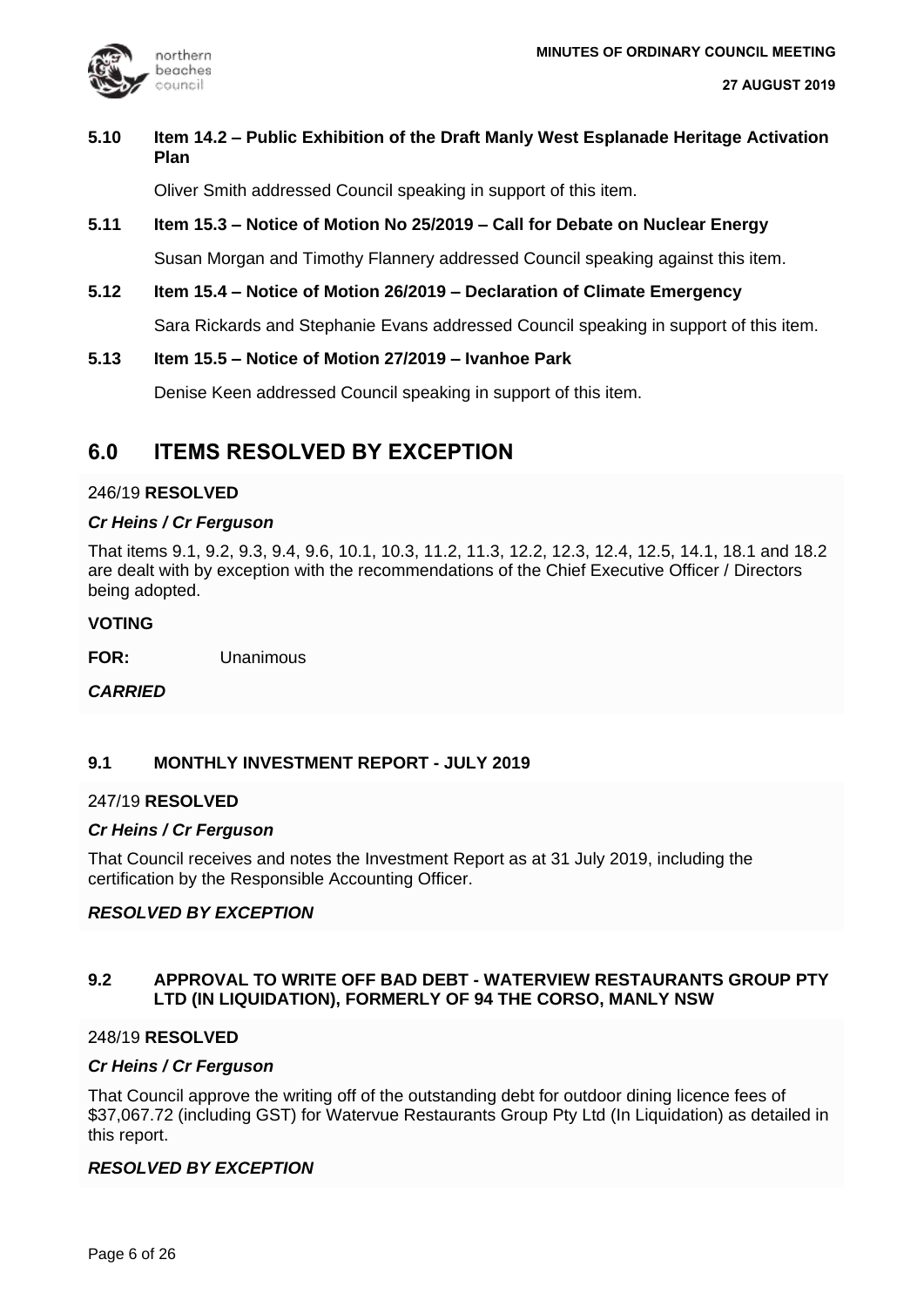

### **9.3 FUNDING ROLL OVER FROM 2018-19 BUDGET**

### 249/19 **RESOLVED**

### *Cr Heins / Cr Ferguson*

That Council:

- A. Rolls over \$2,202,433 in operational projects from 2018-19 to 2019-20.
- B. Rolls over \$6,047,532 in capital projects from 2018-19 to 2019-20.
- C. Approves the forecast reduction of \$34,859 for operational projects expenditure for works undertaken in 2018-19 and budgeted in 2019-20.
- D. Approves the forecast reduction of \$810,769 in capital projects expenditure for works undertaken in 2018-19 and budgeted in 2019-20.

### *RESOLVED BY EXCEPTION*

### **9.4 REVOCATION OF VARIOUS POLICIES OF FORMER COUNCILS**

### 250/19 **RESOLVED**

### *Cr Heins / Cr Ferguson*

That Council revoke the following policies:

- A. Interest Earned on Contributions Levied and Security Deposits Held
- B. Prosecutions Withdrawal of Prosecutions
- C. Aged Services Policy
- D. Cultural Diversity Policy
- E. Youth Policy
- F. Warringah Public Spaces Design Guideline
- G. Guaranteeing and or Providing Loans to Community Organisations Policy.
- H. Liquor Licensing Applications Policy.

### *RESOLVED BY EXCEPTION*

### **9.6 CONFIRMED MINUTES OF THE AUDIT, RISK AND IMPROVEMENT COMMITTEE MEETING HELD ON 18 JUNE 2019**

### 251/19 **RESOLVED**

### *Cr Heins / Cr Ferguson*

That Council note the confirmed minutes of the Audit, Risk and Improvement Committee Meeting held on 18 June 2019.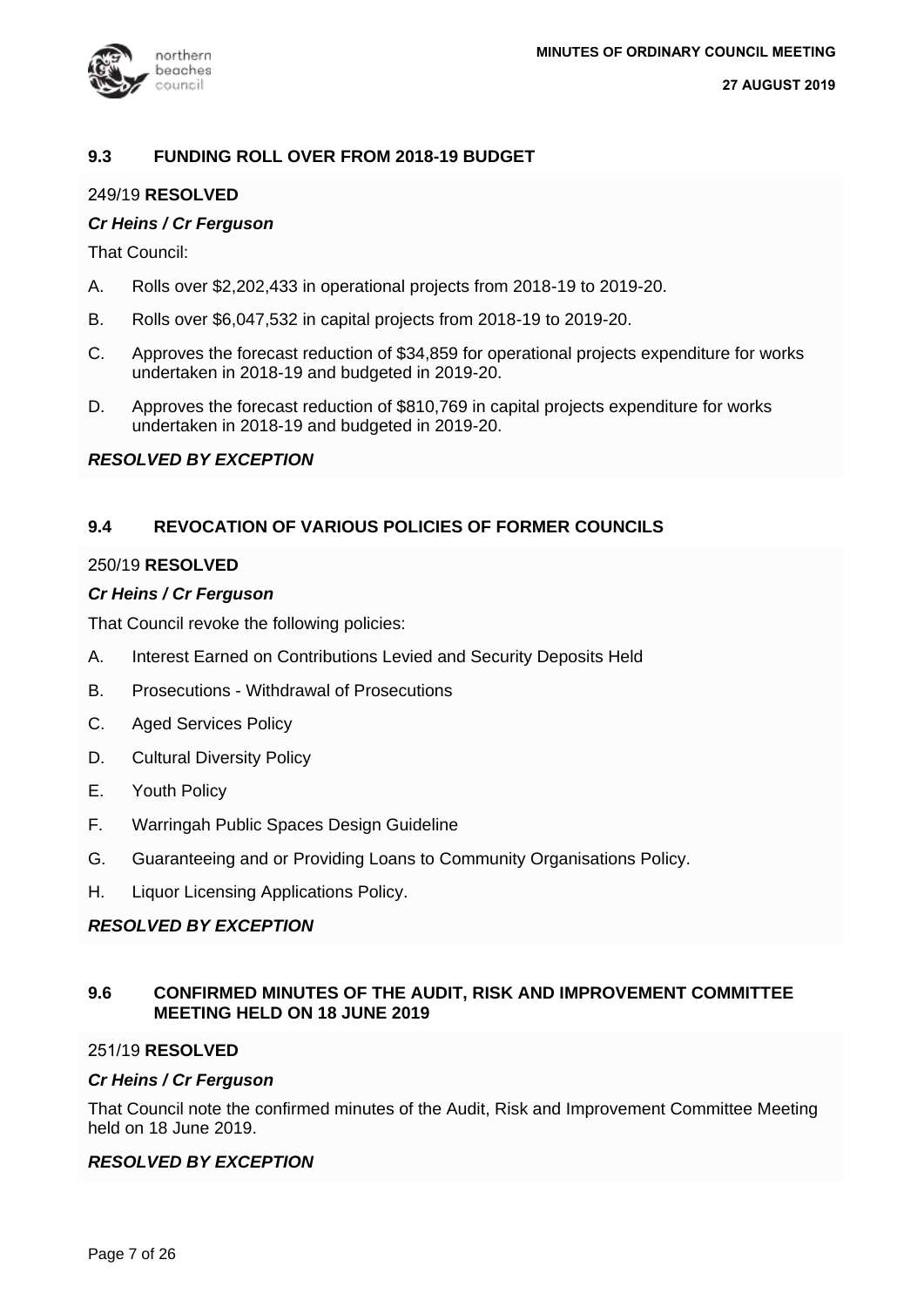

### **10.1 NORTHERN BEACHES COUNCIL COMMUNITY LIBRARY FUNDING**

### 252/19 **RESOLVED**

### *Cr Heins / Cr Ferguson*

That Council:

- A. In accordance with section 356 (1) of the Local Government Act 1993, approve the 2019/20 funding of \$115,107 to the Northern Beaches Community Libraries as follows:
	- a. Avalon Community Library \$65,500
	- b. Balgowlah Seaforth Community Library \$23,000
	- c. Booklovers' Club Northern Beaches Incorporated \$1,607
	- d. Terrey Hills Community Library \$25,000.
- B. Provide the funding once the previous year's grant acquittals are received.

### *RESOLVED BY EXCEPTION*

### **10.3 MINUTES OF THE COMMUNITY SAFETY COMMITTEE HELD ON 13 JUNE 2019**

### 253/19 **RESOLVED**

### *Cr Heins / Cr Ferguson*

That Council note the minutes of the Community Safety Committee meeting held on 13 June 2019.

### *RESOLVED BY EXCEPTION*

### **11.2 ADOPTION OF THE INGLESIDE, ELANORA AND WARRIEWOOD OVERLAND FLOW FLOOD STUDY**

### 254/19 **RESOLVED**

### *Cr Heins / Cr Ferguson*

That Council:

- A. Adopt the Ingleside, Elanora and Warriewood Overland Flow Flood Study (May 2019).
- B. Update the Planning Certificates for flood related development controls based on the property information in the Ingleside, Elanora and Warriewood Overland Flow Flood Study (May 2019).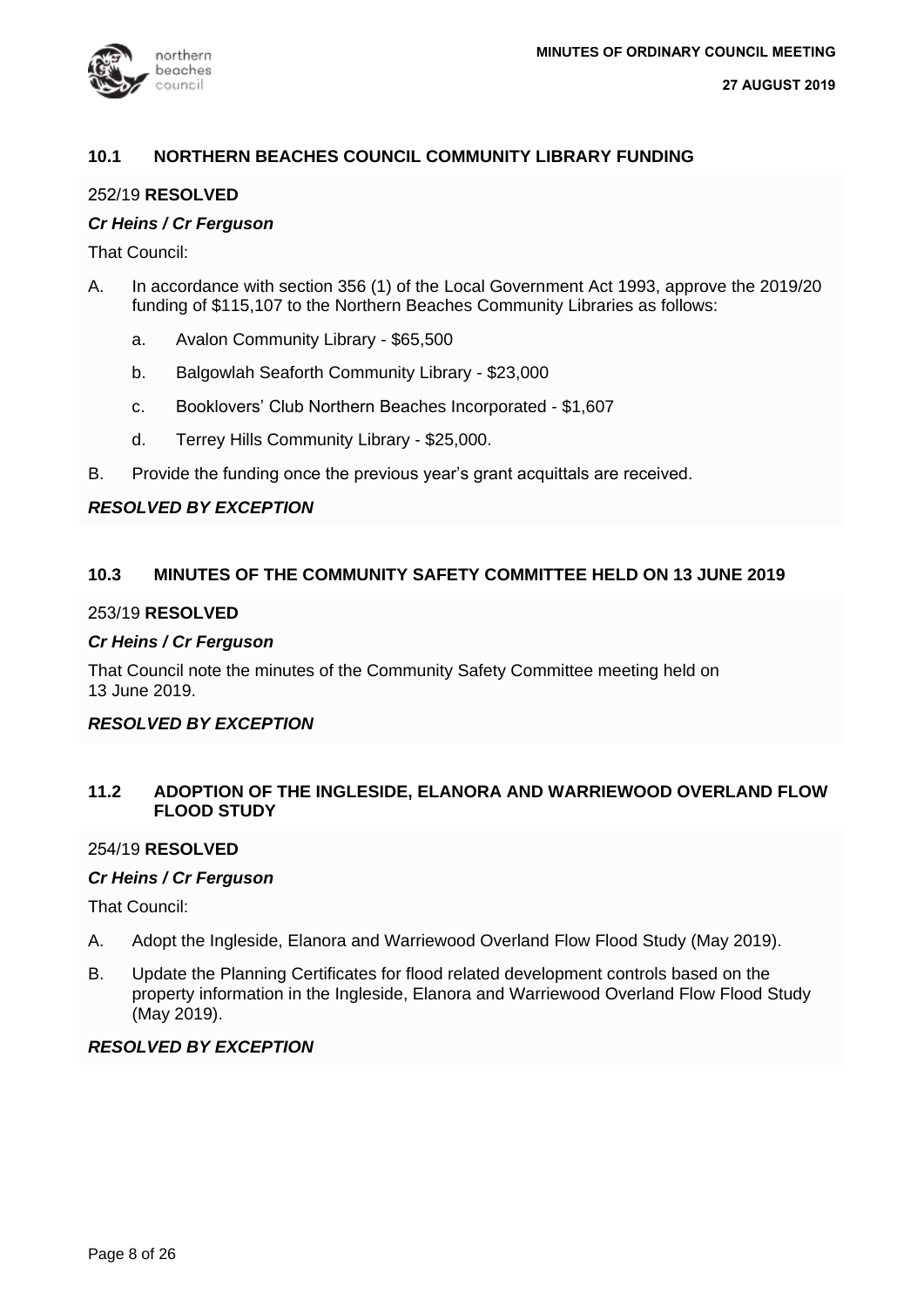

### **11.3 ADOPTION OF THE NEWPORT FLOOD STUDY**

### 255/19 **RESOLVED**

### *Cr Heins / Cr Ferguson*

That Council:

- A. Adopt the Newport Flood Study (July 2019)
- B. Update the Planning Certificates for flood related development controls based on property information in the Newport Flood Study (July 2019).

### *RESOLVED BY EXCEPTION*

### **12.2 OUTCOME OF PUBLIC EXHIBITION OF THE ADOPTION OF AMENDMENTS TO WARRINGAH DEVELOPMENT CONTROL PLAN 2013 IN RELATION TO ADAPTABLE HOUSING**

### 256/19 **RESOLVED**

#### *Cr Heins / Cr Ferguson*

That Council:

- A. Note the outcomes of the public exhibition of the Adoption of Amendments to Warringah Development Control Plan 2013 in relation to adaptable housing.
- B. Adopt amendments to the Warringah Development Control Plan 2011 to require the provision of ten percent adaptable housing for new medium and high-density residential developments included in this report.

### *RESOLVED BY EXCEPTION*

### **12.3 VARIATIONS TO DEVELOPMENT STANDARDS UNDER CLAUSE 4.6 OF LOCAL ENVIRONMENTAL PLANS - SEPP 1**

### 257/19 **RESOLVED**

### *Cr Heins / Cr Ferguson*

That Council notes the development applications approved with variations to development standards during the period of 1 April 2019 to 30 June 2019.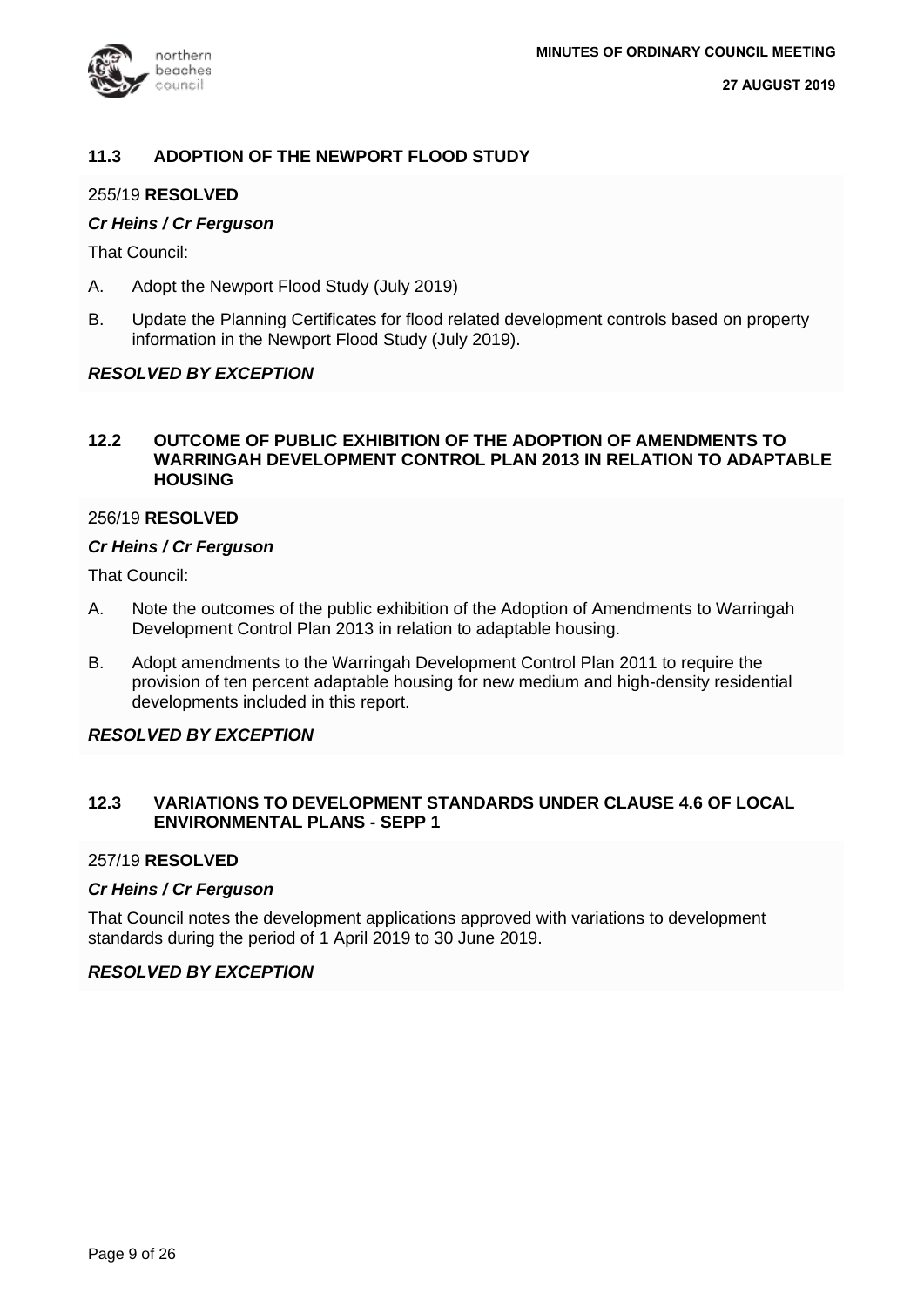

### **12.4 FIRE & RESCUE NSW INSPECTION REPORT - 202-204 HARBORD ROAD BROOKVALE**

### 258/19 **RESOLVED**

### *Cr Heins / Cr Ferguson*

That Council:

- A. In accordance with the Environmental Planning and Assessment Act 1979*,* exercise its powers to issue a Fire Safety Order No.1 to address the identified fire safety deficiencies at No. 202-204 Harbord Road, Brookvale.
- B. Provide written notice to Fire & Rescue NSW of this determination.

### *RESOLVED BY EXCEPTION*

### **12.5 FIRE & RESCUE NSW INSPECTION REPORT - 135 GRIFFITHS STREET, BALGOWLAH**

### 259/19 **RESOLVED**

### *Cr Heins / Cr Ferguson*

That Council:

- A. In accordance with the Environmental Planning and Assessment Act 1979*,* exercise its powers to issue a Fire Safety Order No.1 to address the identified fire safety deficiencies at No.135 Griffiths Street, Balgowlah
- B. Provide written notice to Fire & Rescue NSW of this determination.

### *RESOLVED BY EXCEPTION*

### **14.1 QUARTERLY REPORT - STRONGER COMMUNITIES FUND AND NEW COUNCIL IMPLEMENTATION FUND**

### 260/19 **RESOLVED**

### *Cr Heins / Cr Ferguson*

That Council note the Stronger Communities Fund and New Council Implementation Fund report for the quarter ending June 2019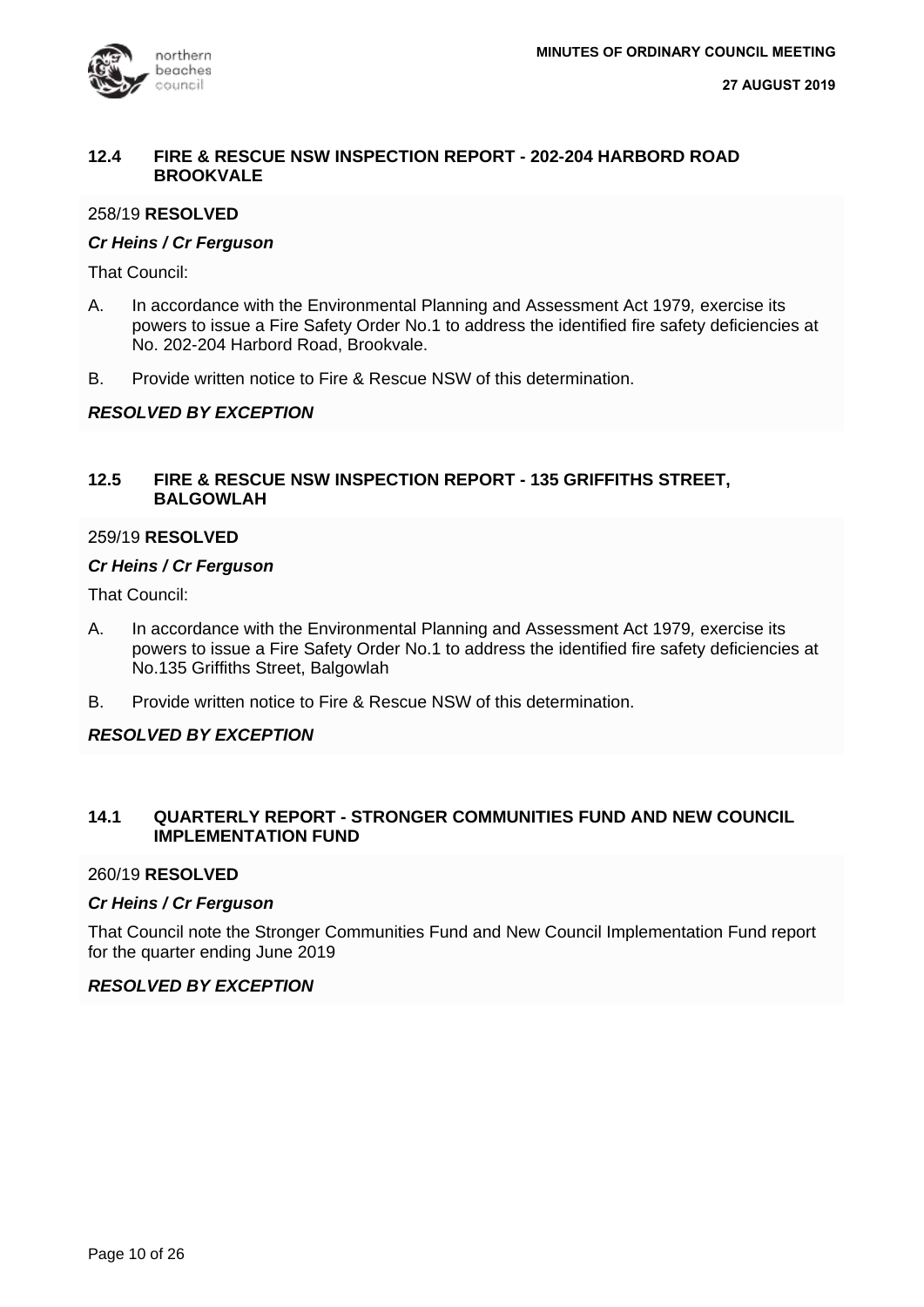

### **7.0 MAYORAL MINUTES**

### **7.1 MAYORAL MINUTE NO 15/2019 - RECOGNITION OF CHILDREN'S SERVICES - EXCEEDING THE NATIONAL QUALITY STANDARD**

### 261/19 **RESOLVED**

### *Cr Regan*

That Council again acknowledges the efforts of all the staff who work in our Children's Services area at all our Long Day Care Centres and Pre-schools and thank them for their part in this achievement.

### **VOTING**

**FOR:** Unanimous

### *CARRIED*

### **PROCEDURAL MOTION - MOTION OF URGENCY AND CHANGE TO ORDER OF BUSINESS**

### 262/19 **RESOLVED**

### *Cr Regan / Cr Grattan*

That:

- A. As a matter of urgency Council considers the matter of a confidential rescission motion, under section 10(A)(c) and (d)(i)) of the Local Government Act in relation to Council Resolution (241/19) - item 18.6 – RFT 2018/218 – Cleaning Services Council Buildings, adopted on 23 July 2019.
- B. This item be dealt with as the first item in the closed session of Council.

### **VOTING**

**FOR:** Unanimous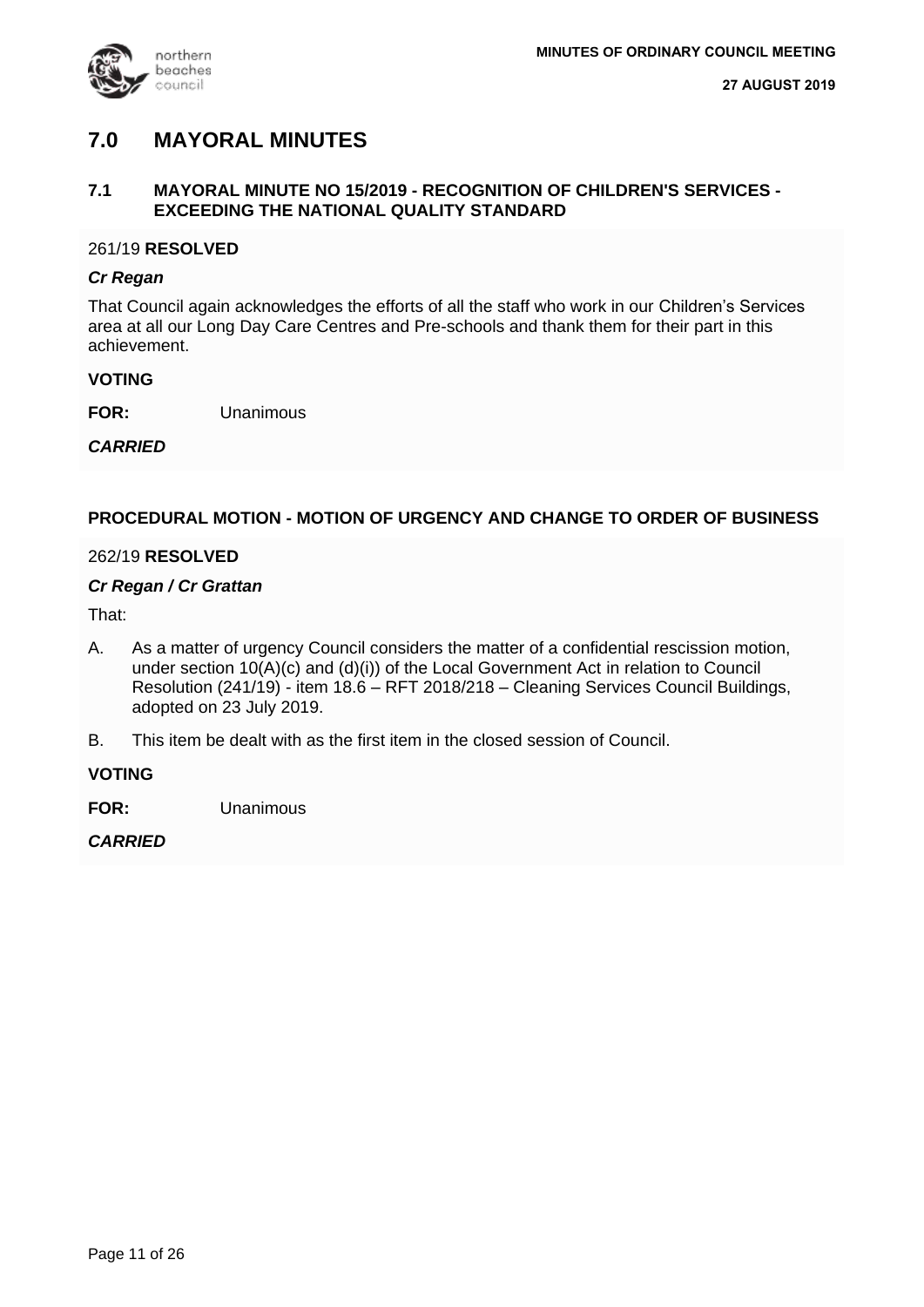

### **9.0 CORPORATE AND LEGAL DIVISION REPORTS**

### **9.5 COUNCILLOR EXPENSES AND FACILITIES POLICY - DRAFT FOR PUBLIC EXHIBITION**

### *Cr Heins / Cr White*

That:

- A. Council place on exhibition the draft Northern Beaches Council Councillor Expenses and Facilities Policy for a period of at least 28 days.
- B. The outcomes of the public exhibition be reported to Council.

### **VOTING**

- **FOR:** Crs McTaggart and Sprott
- **AGAINST:** Crs White, Daley, Philpott, Grattan, Amon, Bingham, Regan, Heins, De Luca, Ferguson, Walton and Warren

*LOST*

### **10.0 COMMUNITY AND BELONGING DIVISION REPORTS**

### **10.2 RESPONSE TO NOTICE OF MOTION NO 16/2019 - FUTURE USE OF COUNCIL CHAMBERS IN MANLY TOWN HALL**

*NOTE: Councillor Bingham declared a not significant non-pecuniary interest in this item.*

### 263/19 **RESOLVED**

### *Cr Bingham / Cr Grattan*

That:

- A. Council endorse the use of the Manly Town Hall Council chamber meeting rooms as publicly available community space for hire.
- B. The proposed Manly Town Hall meeting room fees and charges, together with the types of events and functions the rooms can be booked for, be placed on public exhibition for a minimum period of at least 28 days and be reported back to Council.
- C. Staff prepare terms and conditions for hiring out the meeting rooms on the basis that this is an interim, short-term use of these facilities.
- D. Council investigate how the security charges can be reduced to make the higher fees more affordable for community groups.

### **VOTING**

| FOR:            | Crs White, Philpott, Grattan, Amon, Bingham, McTaggart, Regan, Heins, De<br>Luca, Ferguson and Walton |
|-----------------|-------------------------------------------------------------------------------------------------------|
| <b>AGAINST:</b> | Crs Daley, Sprott and Warren                                                                          |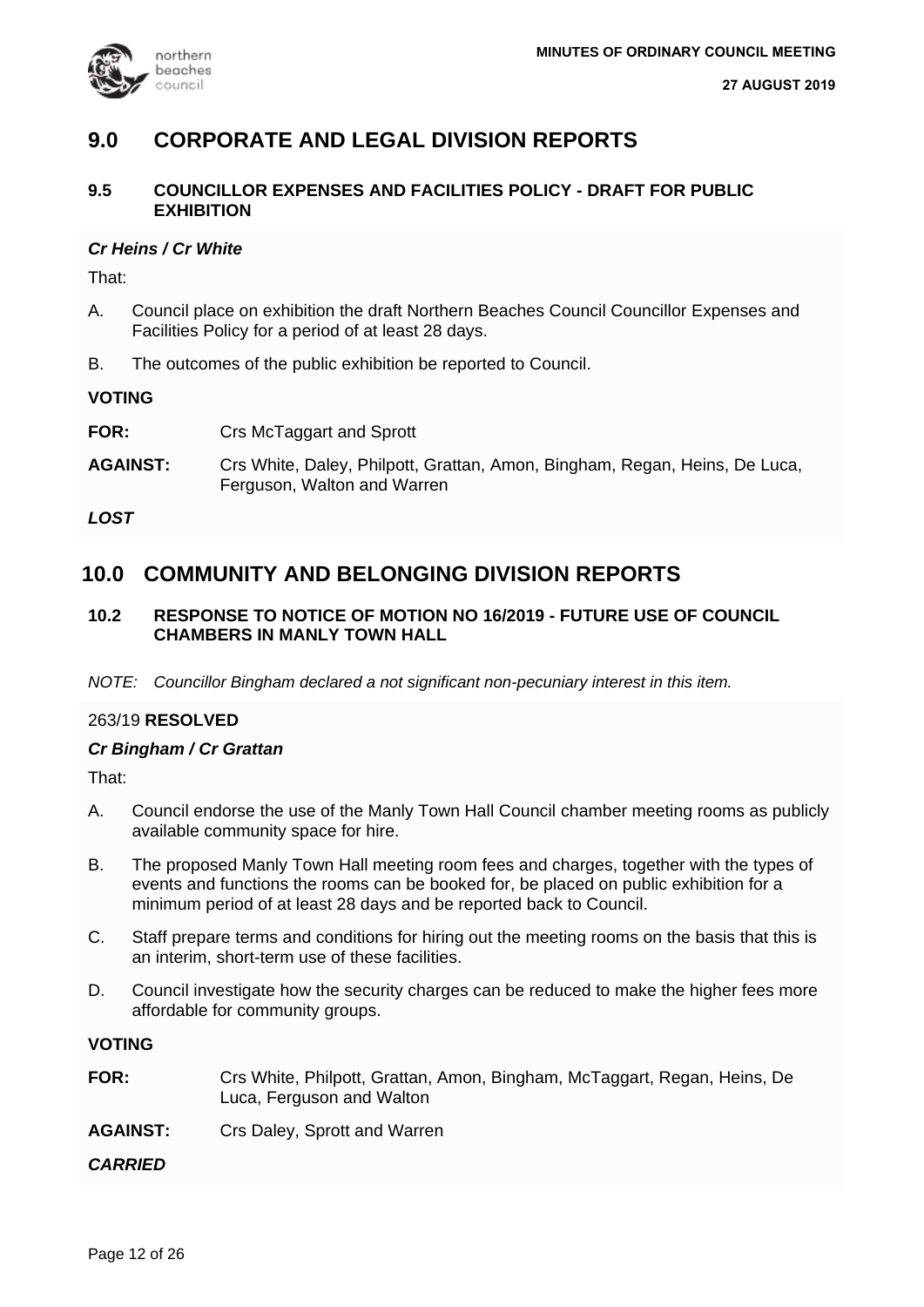

### **11.0 ENVIRONMENT AND SUSTAINABILITY DIVISION REPORTS**

### **11.1 SUPPORTING COMMUNITY SOLAR UPTAKE**

#### 264/19 **RESOLVED**

#### *Cr Warren / Cr Regan*

That Council:

- A. Pursue an ambitious target of 50% of suitable premises with solar panels installed by 2030.
- B. Note the main barriers to the installation of solar panels on residential dwellings are: perceived high costs and payback periods; concern around associated planning controls and policies; a lack of knowledge about the different systems and technologies; and a lack of confidence in solar power suppliers/installers.
- C. Note the Council activities proposed to accelerate the uptake of solar installations on residential properties include:
	- a. Aligning Council resources and tools such as our website, sustainability teams and our Environment Centres to provide a greater level of information and support to residents on increasing their solar uptake.
	- b. Actively promoting any State or Federal Government initiatives such as the interest free loans for solar installations.
	- c. Exploring innovative funding models that could reduce the cost barrier for our community.

#### **VOTING**

- **FOR:** Crs White, Philpott, Grattan, Amon, Bingham, McTaggart, Regan, Heins, De Luca, Ferguson, Walton, Sprott and Warren
- **AGAINST:** Cr Daley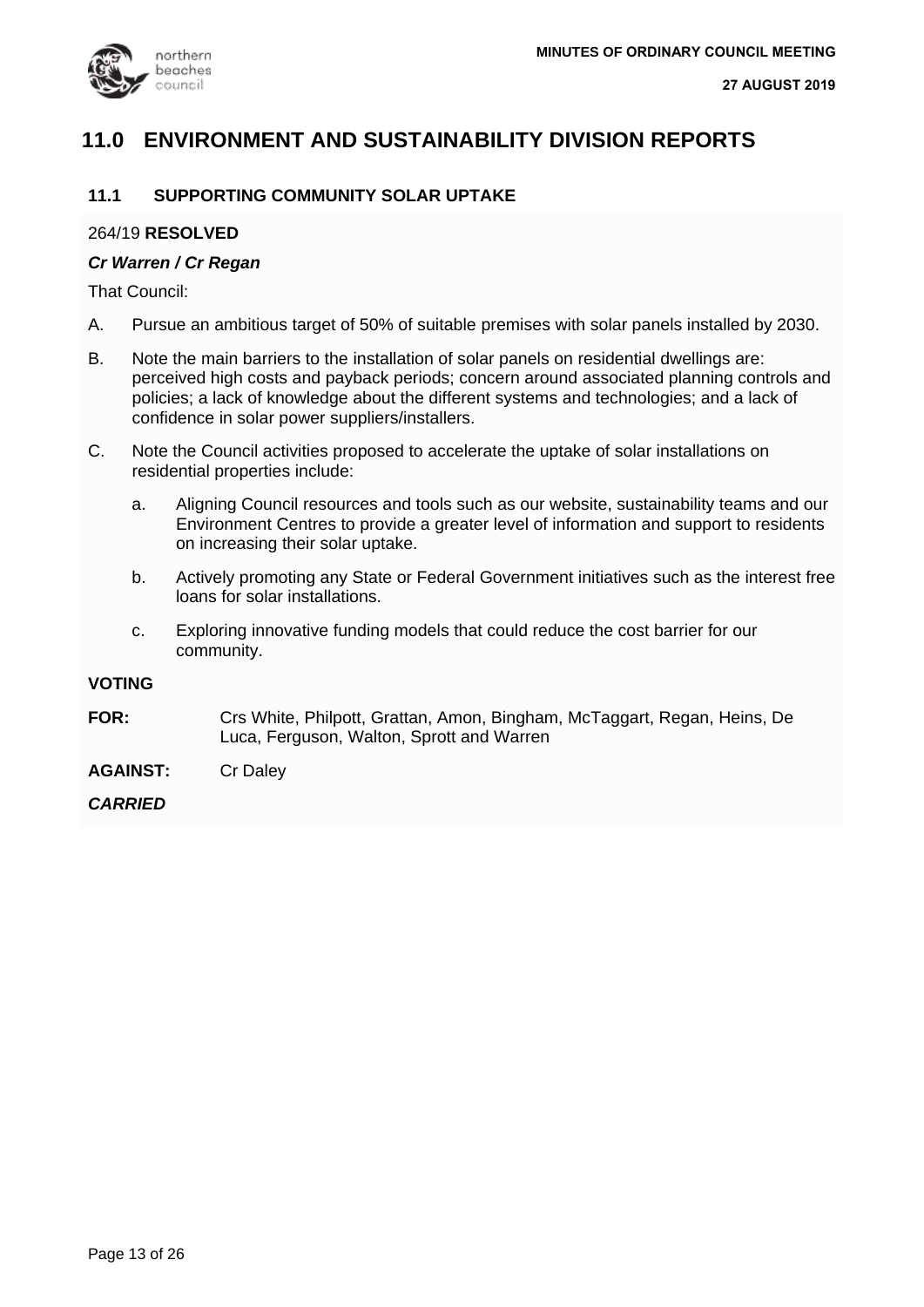

### **12.0 PLANNING AND PLACE DIVISION REPORTS**

### **12.1 OUTCOME OF PUBLIC EXHIBITION OF DRAFT NORTHERN BEACHES BUSH FIRE PRONE LAND MAP REVIEW**

### 265/19 **RESOLVED**

### *Cr Regan / Cr Heins*

That Council:

- A. Note the outcome of the public exhibition of the Draft Northern Beaches Bush Fire Prone Land Map Review.
- B. Approve the submission of the Final Draft Northern Beaches Bush Fire Prone Land Map to the Commissioner of the NSW Rural Fire Service for certification.

### **VOTING**

**FOR:** Crs White, Daley, Philpott, Grattan, Bingham, McTaggart, Regan, Heins, Ferguson, Walton, Sprott and Warren

**AGAINST:** Crs Amon and De Luca

*CARRIED*

### **13.0 TRANSPORT AND ASSETS DIVISION REPORTS**

### **13.1 MANLY PARKING PERMIT SCHEME - REVIEW AND AUDIT**

*NOTE 1: Councillors Bingham and Sprott declared a not significant non-pecuniary interest in this item. NOTE 2: Councillor Warren left the chamber at 8:01pm and returned at 8:04pm.*

### 266/19 **RESOLVED**

### *Cr Bingham / Cr Grattan*

That Council:

- A. Endorse the draft Northern Beaches Residential Parking Permit Framework for community engagement for a period of at least 28 days.
- B. Endorse the following schemes for community engagement:
	- a. Require the residents to demonstrate residential eligibility in line with the Northern Beaches Residential Parking Permit Framework, including registration details of each vehicle.
	- b. Require the resident to provide documentation to prove that the nominated address is their principal place of residence.
	- c. Implement the approved fees and charges New Parking Permit Scheme Manly.
	- d. Issue a maximum of two permits per rateable dwelling in each precinct area, and offer:
		- i. Visitor's Parking Permits (trial) single day use and available in books of five and ten (based on period of residence) on a scratch and use basis.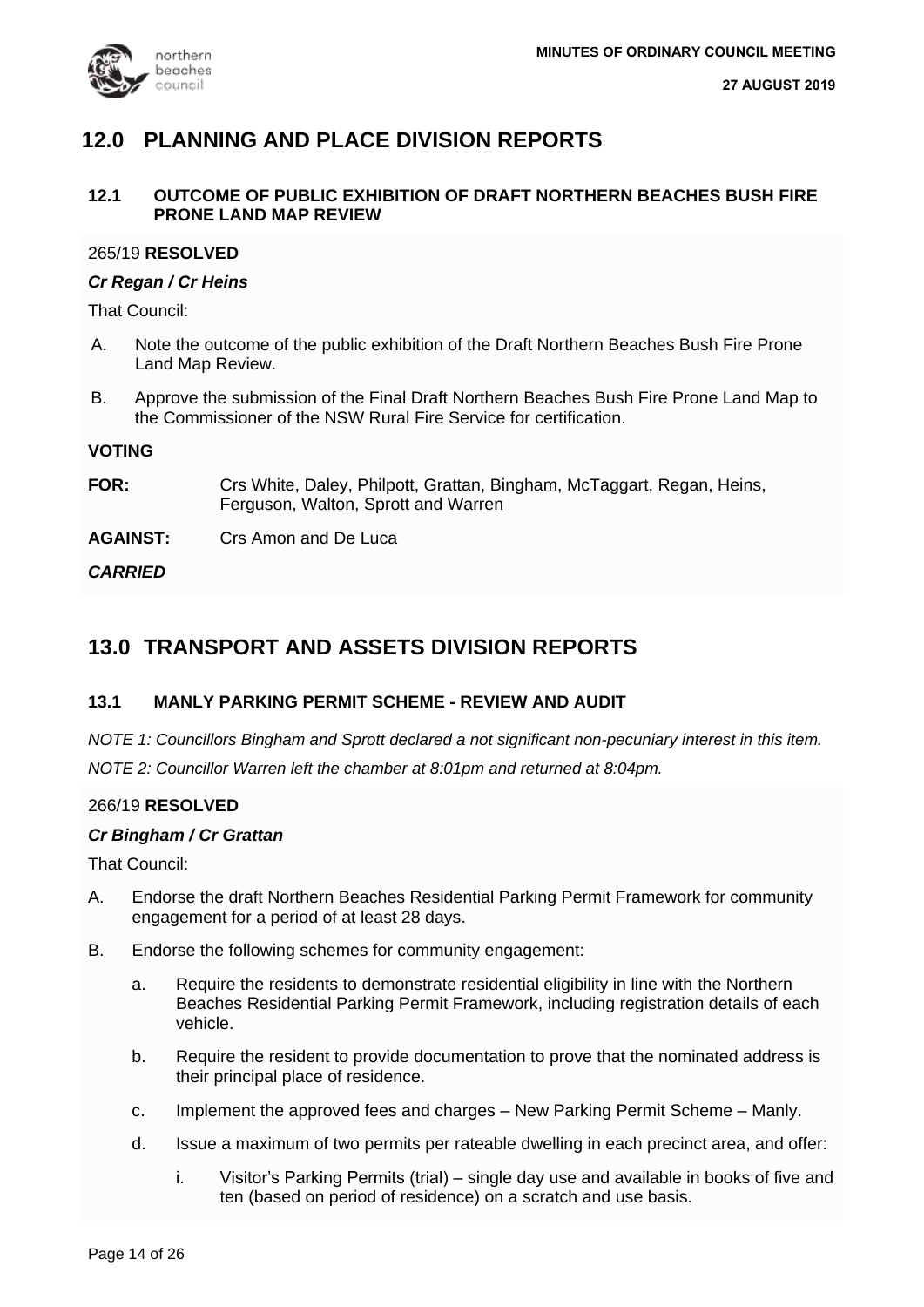

- ii. Tradesperson Parking Permit purchased on a needs basis by the week (or part thereof to a maximum of three weeks but not consecutive weeks).
- iii. Carer's Parking Permits assigned to the property for carers as defined by the NSW Carers (Recognition) Act 2010*.*
- iv. Support Worker Parking Permit assigned to registered Care Providers vehicles.
- C. Introduce the specified additional Permit Classes as described in the Northern Beaches Residential Parking Permit Framework, detailed below:
	- a. Business Parking Permit restricted to vehicles registered to the business and used for the primary activity of the business, subject to off-street space availability.
	- b. Car Share Parking Permit floating permit to facilitate the uptake of Car Share as a mobility service.
- D. Work in partnership with the charitable / volunteer organisations to determine eligibility for permits and consider the issue of special use permits for these organisations.
- E. Prepare a report detailing the outcome of the engagement period and presenting the steps towards implementation in each of the precincts.
- F. Note that the draft framework does not limit the ability of residents living within any of the existing Manly Scheme areas to apply for parking permits on the basis of the amount of offstreet parking they have and which are linked to the number of cars registered at that address.

### **VOTING**

**FOR:** Unanimous

*CARRIED*

### **13.2 STATION BEACH DOG OFF-LEASH AREA PROPOSED TRIAL**

*NOTE 1: Councillor White declared a not significant non-pecuniary interest in this item.*

*NOTE 2: Councillor Grattan left the chamber at 8:05pm and returned at 8:06pm.*

### 267/19 **RESOLVED**

### *Cr Ferguson / Cr McTaggart*

That Council:

- A. Conduct a dog off-leash area trial at Station Beach, Palm Beach for 12 months as outlined in the agenda report.
- B. Delegate authority to the Chief Executive Officer to enter into a licence agreement with the Department of Industry, Lands and Water for the trial.
- C. Declare Station Beach an off-leash area, for the purpose of a trial, under section 13(6) of the Companion Animals Act 1998 subject to the granting of a licence with the Department of Industry, Lands and Water.
- D. Investigate other beach locations prior to appointing a permanent dog off-leash area at Station Beach.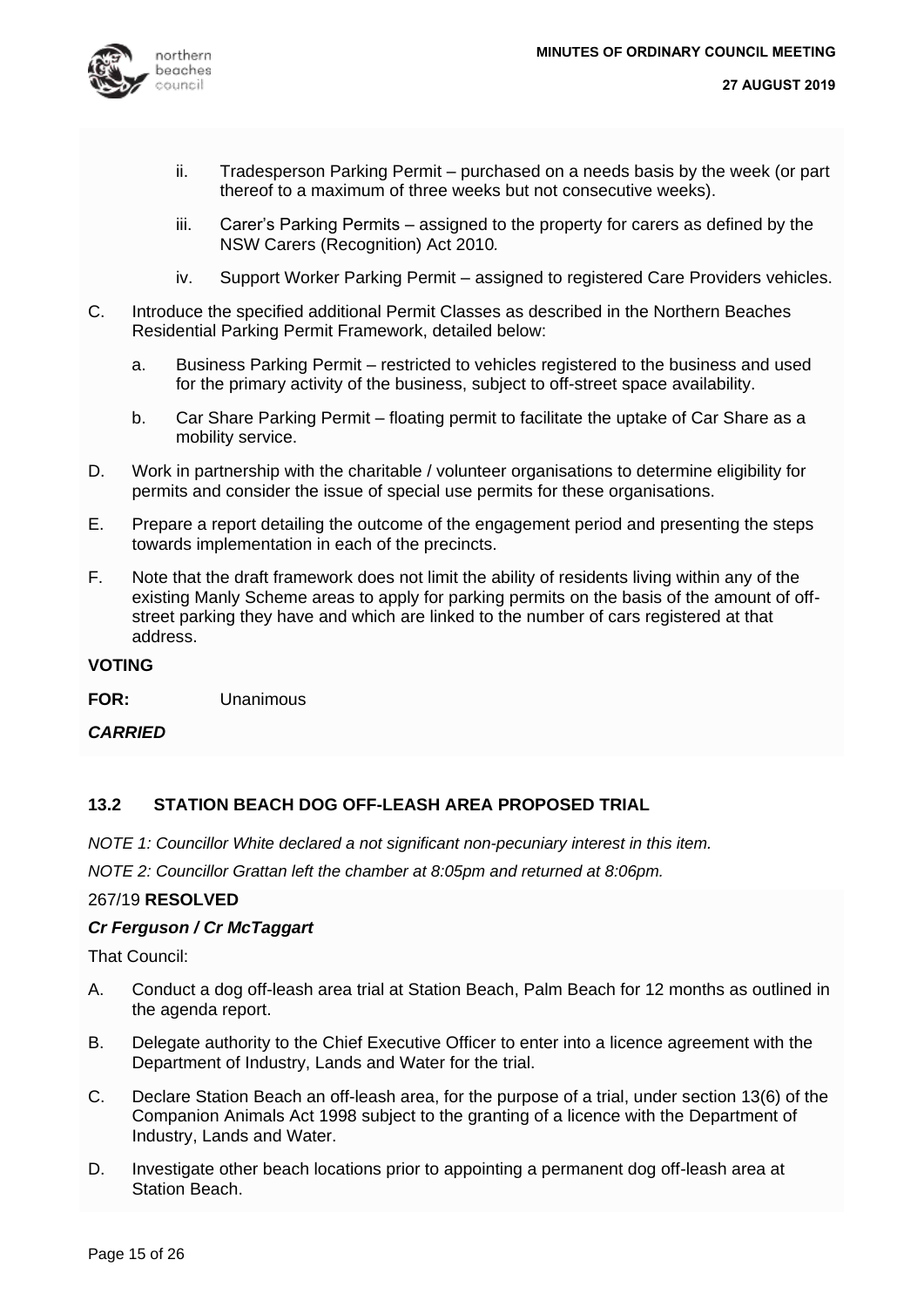

### **VOTING**

- **FOR:** Crs White, Daley, Philpott, Grattan, Amon, Bingham, McTaggart, Regan, De Luca, Ferguson, Walton and Sprott
- **AGAINST:** Crs Heins and Warren

*CARRIED*

### **PROCEDURAL MOTION - CHANGE TO ORDER OF BUSINESS**

### 268/19 **RESOLVED**

### *Cr McTaggart / Cr Regan*

That the order of business be changed with items 15.3, 15.4, 15.5 and 13.4 be brought forward and dealt with immediately.

#### **VOTING**

- **FOR:** Crs Daley, Philpott, Grattan, Bingham, McTaggart, Regan, Heins, De Luca, Ferguson, Sprott and Warren
- **AGAINST:** Crs White, Amon and Walton

*CARRIED*

### **PROCEDURAL MOTION - ADJOURN THE MEETING**

*NOTE: The Council meeting was adjourned at 8:29pm and resumed at 8:40pm.*

### 269/19 **RESOLVED**

### *Cr Regan / Cr White*

That in accordance with clause 19.1 of the Code of Meeting Practice the meeting be adjourned for 10 minutes.

### **VOTING**

**FOR:** Unanimous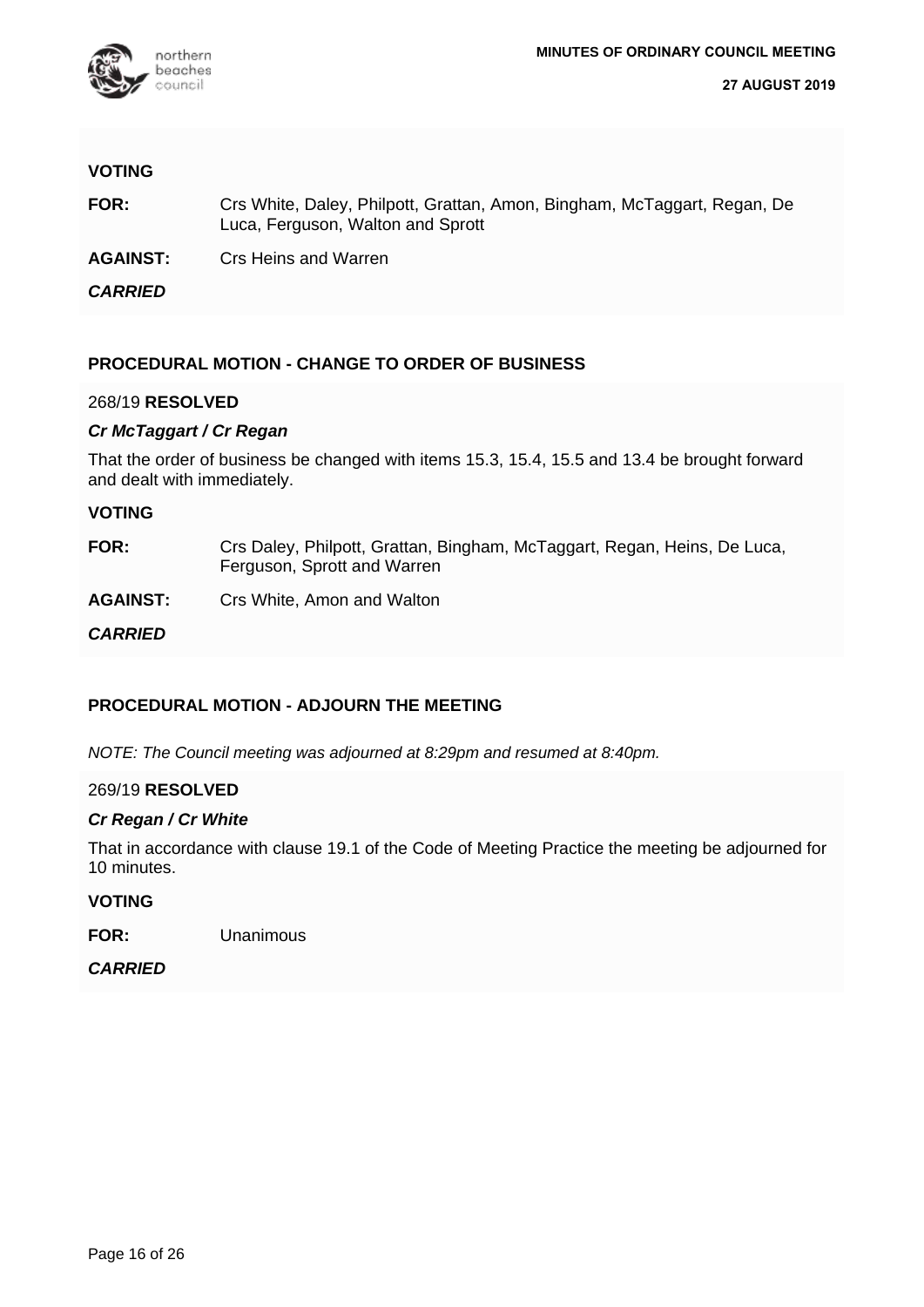

### **15.3 NOTICE OF MOTION NO 25/2019 - CALL FOR DEBATE ON NUCLEAR ENERGY**

*NOTE: The motion lapsed for want of a seconder.*

### *Cr Daley*

That Council write to the Federal Government regarding the following:

Northern Beaches Council calls on the Federal Government to start full consultation with the Australian community regarding the possible introduction of nuclear power, as a source of clean, reliable, and affordable energy into the future.

### **15.4 NOTICE OF MOTION NO 26/2019 - DECLARATION OF CLIMATE EMERGENCY**

*NOTE 1: Councillor Regan left the chamber at 9:03pm and Councillor Heins assumed the Chair. NOTE 2: Councillor Regan returned to the chamber at 9:05pm and resumed the Chair.*

### **PROCEDURAL MOTION - EXTENSION OF TIME**

### *Cr Regan / Cr Sprott*

That Cr McTaggart be granted an extension of 2 minutes to address the meeting.

### **VOTING**

- **FOR:** Crs White, Grattan, McTaggart, Regan, Ferguson and Sprott
- **AGAINST:** Crs Daley, Philpott, Amon, Bingham, Heins, De Luca, Walton and Warren

### *LOST*

### **PROCEDURAL MOTION - MOTION BE PUT**

### 270/19 **RESOLVED**

### *Cr Sprott / Cr Ferguson*

That the motion be now put.

### **VOTING**

**FOR:** Unanimous

### *CARRIED*

### 271/19 **RESOLVED**

### *Cr Warren / Cr McTaggart*

That Council:

- A. Thank the Environment Strategic Reference Group for their ongoing focus on climate change action and their support in developing the draft Environment and Climate Change Strategy.
- B. Note that even with ambitious emissions reduction targets on the Northern Beaches, so much of what we need to achieve rests with other levels of government both within Australia and across the world.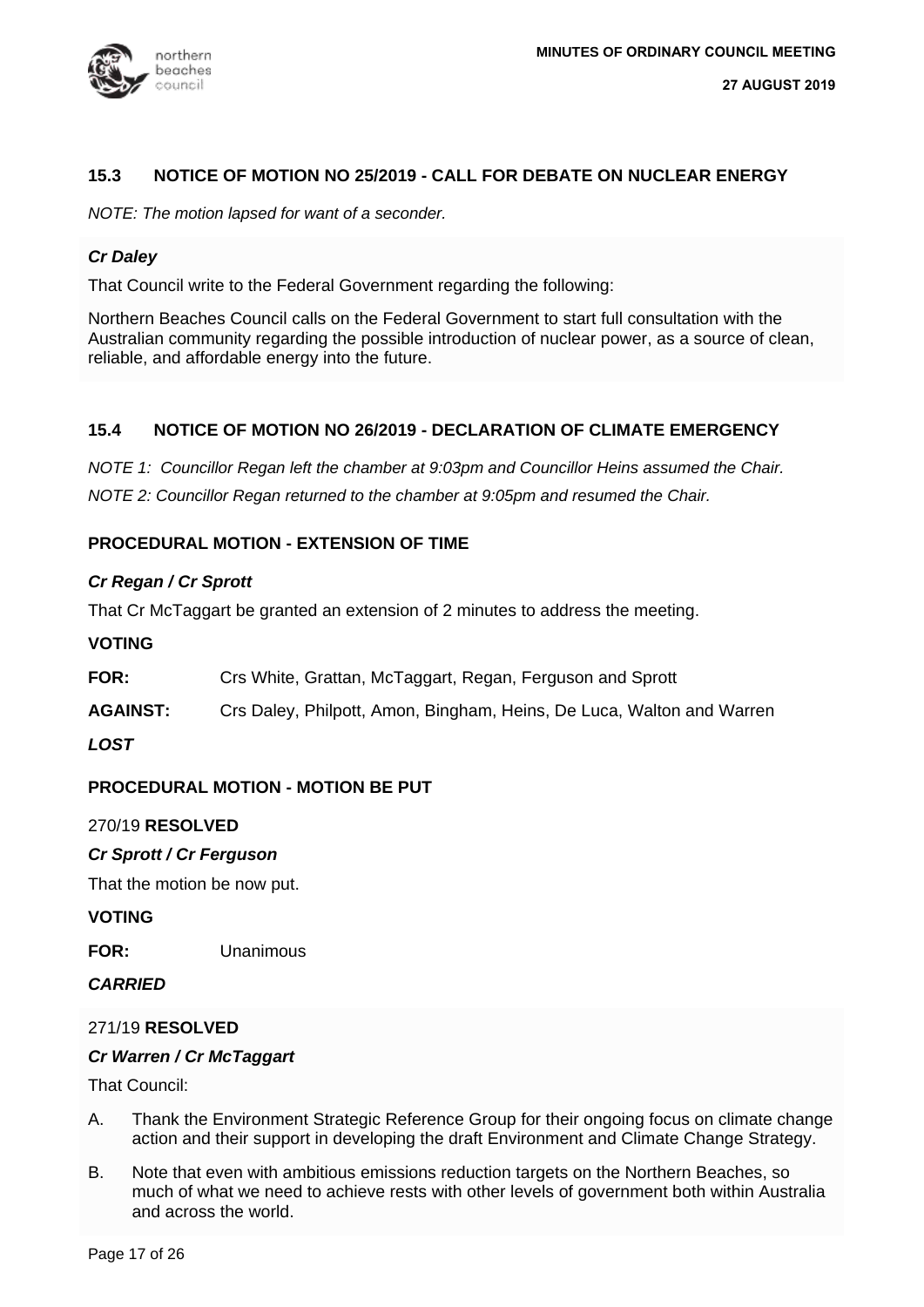

- C. Join over 900 jurisdictions worldwide, including 35 Australian councils, and declare that we are in a state of climate emergency that requires immediate action by all levels of government.
- D. Brief Councillors within three months of what Council is doing currently and can do in future to accelerate action on climate change, including the action plans being developed under the Environment and Climate Change Strategy.
- E. Noting the NSW State Government's laudable target of net zero emissions by 2050, write to the NSW Environment Minister the Hon. Matt Kean and Premier the Hon. Gladys Berejiklian, as well as the relevant federal MPs and Prime Minister, to ask them to declare a Climate Emergency as a pathway to achieving this target.
- F. Inform our local state and federal MPs of this resolution and request that they continue to advocate for strong climate action at state and federal government level, and set up meetings with them to immediately identify opportunities for partnership.

### **VOTING**

**FOR:** Crs White, Philpott, Grattan, Bingham, McTaggart, Regan, Heins, De Luca, Ferguson, Walton, Sprott and Warren

**AGAINST:** Crs Daley and Amon

### *CARRIED*

### **15.5 NOTICE OF MOTION NO 27/2019 - HERITAGE LISTING OF IVANHOE PARK**

### 272/19 **RESOLVED**

### *Cr Bingham / Cr Grattan*

That Council:

- A. Review the existing Plan of Management for Ivanhoe Park.
- B. Prepare a Heritage Conservation Plan for Ivanhoe Park, under the Heritage Act.
- C. Prepare a masterplan for the improvement and embellishment of Ivanhoe Park.
- D. Prepare a report recommending a suitable location and wording for a plaque to be erected by Council to commemorate the listing of Ivanhoe Park on the NSW State Heritage Register.

### **VOTING**

**FOR:** Unanimous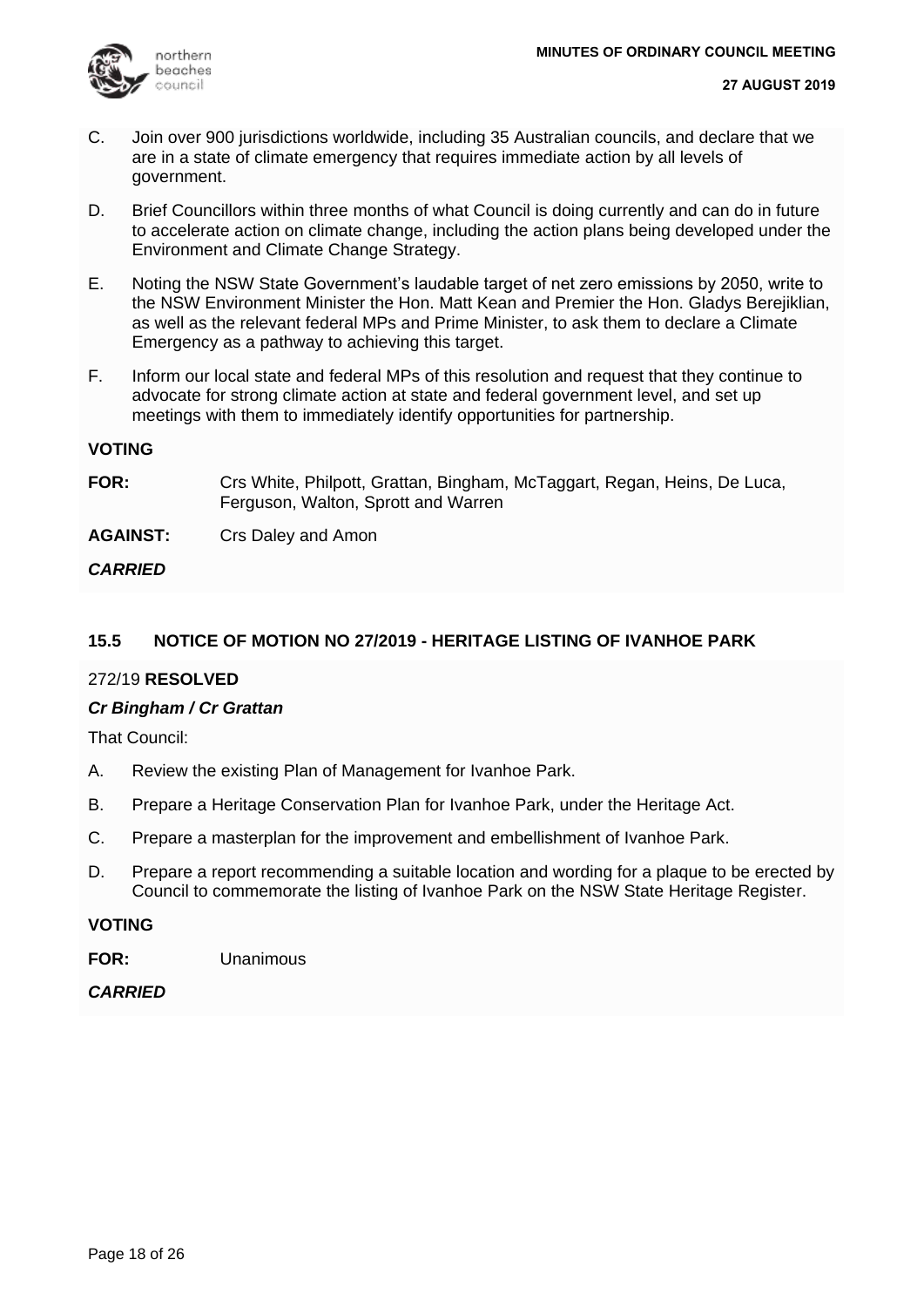

### **13.4 PUBLIC EXHIBITION FOR THE USE OF MCCARRS CREEK RESERVE BY CASTLE TRIBE INC.**

### 273/19 **RESOLVED**

### *Cr Ferguson / Cr White*

That:

- A. Council place the proposed use of McCarrs Creek Reserve by Castle Tribe Inc for a 12 month trial on public exhibition for a period of at least 28 days.
- B. The outcomes of the public exhibition be reported to Council.

**VOTING**

**FOR:** Unanimous

### *CARRIED*

### **13.3 OUTCOME OF PUBLIC EXHIBITION AND ADOPTION OF CLONTARF RESERVE LANDSCAPE MASTERPLAN**

*NOTE : Councillors Daley, Grattan, Sprott and Walton declared a not significant non-pecuniary interest in this item.*

### 274/19 **RESOLVED**

### *Cr Grattan / Cr Bingham*

That Council:

- A. Adopt the Clontarf Reserve Landscape Masterplan.
- B. Investigate the reinstatement of a small accessible toilet to provide a child safe public amenity close to the playground and report back to Council.

### **VOTING**

**FOR:** Unanimous

*CARRIED*

### **13.5 SURF LIFE SAVING CLUBS MINOR WORKS**

### 275/19 **RESOLVED**

### *Cr Regan / Cr Ferguson*

That Council note the allocation of \$606,000 from the existing Surf Life Saving Clubs' renewal budget to deliver minor building renewal projects for Bilgola, North Narrabeen, Warriewood, Dee Why, Freshwater and Queenscliff Surf Life Saving Clubs.

### **VOTING**

**FOR:** Unanimous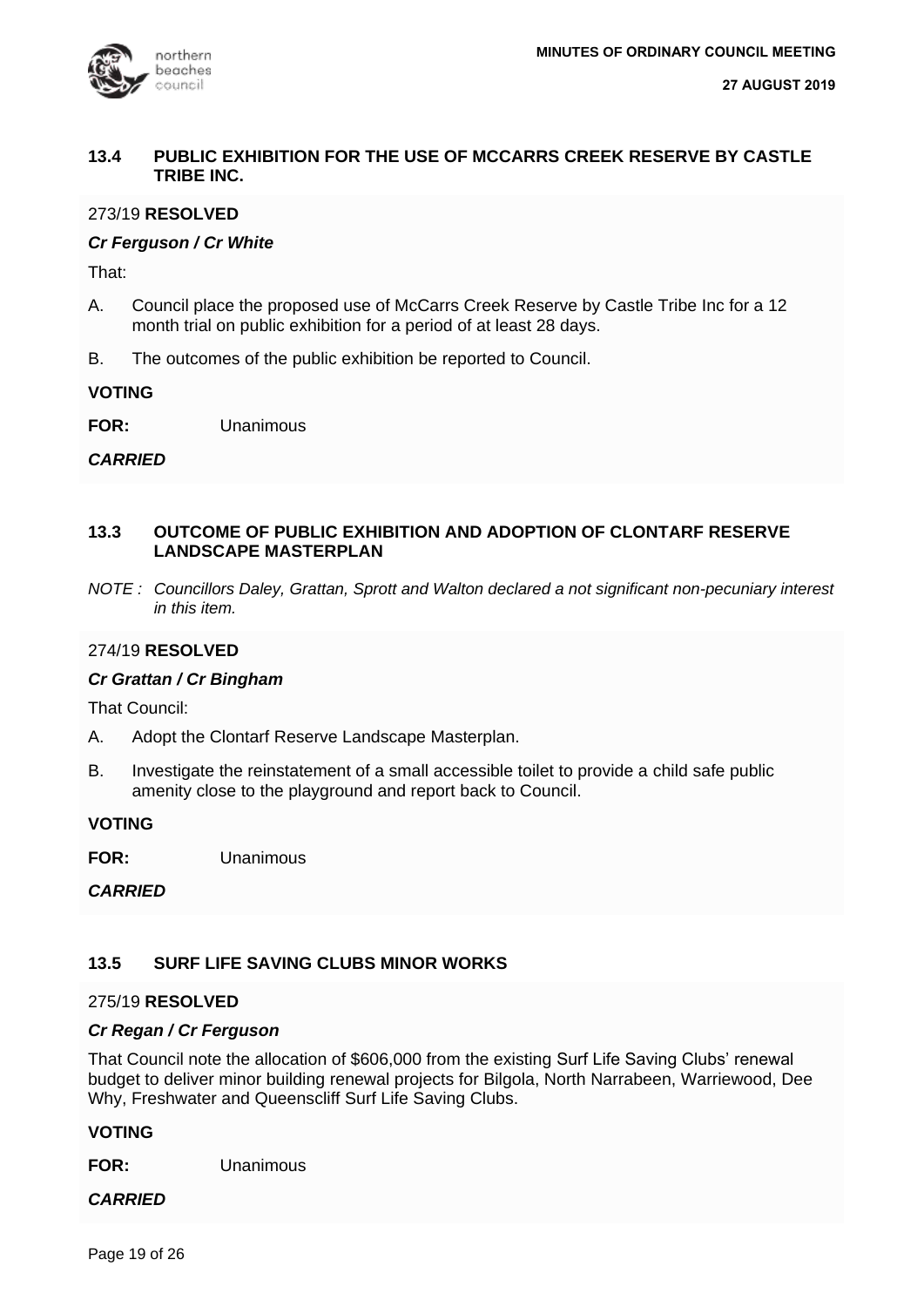

### **14.0 WORKFORCE AND TECHNOLOGY DIVISION REPORTS**

### **14.2 PUBLIC EXHIBITION OF THE DRAFT MANLY WEST ESPLANADE HERITAGE ACTIVATION PLAN**

*NOTE : Councillor Warren left the chamber at 9:55pm and returned at 9:58pm.*

### 276/19 **RESOLVED**

### *Cr Bingham / Cr Grattan*

That:

- A. Figure 1 of the report by Royal Haskoning DHV, as part of the West Esplanade Heritage Activation Plan, be amended by adding the words to Source: *Designed by Maurice Patten, Architect, ©Patten Design.*
- B Council place the amended Draft Manly West Esplanade Heritage Activation Plan on public exhibition for a period of at least 28 days.
- C. The outcomes of the public exhibition be reported to Council.

### **VOTING**

**FOR:** Crs White, Philpott, Grattan, Amon, Bingham, McTaggart, Regan, Heins, De Luca, Ferguson, Walton, Sprott and Warren

**AGAINST:** Cr Daley

### *CARRIED*

### **14.3 ADOPTION OF A NEW CATEGORY FOR FEE WAIVER/REDUCTION**

### 277/19 **RESOLVED**

### *Cr Walton / Cr Heins*

That:

A. Council adopt the following additional category of fee hardship/discount in 2019/20:

*Authority to vary, waive, reduce or determine various fees as detailed in Council's Schedule of Fees and Charges in those circumstances where the specified fee is unreasonable or inappropriate in exceptional circumstances and subject to all decisions and reasons being documented*

B. In accordance with section 377(1) of the Local Government Act 1993*,* this function be delegated to the Chief Executive Officer.

**VOTING**

**FOR:** Unanimous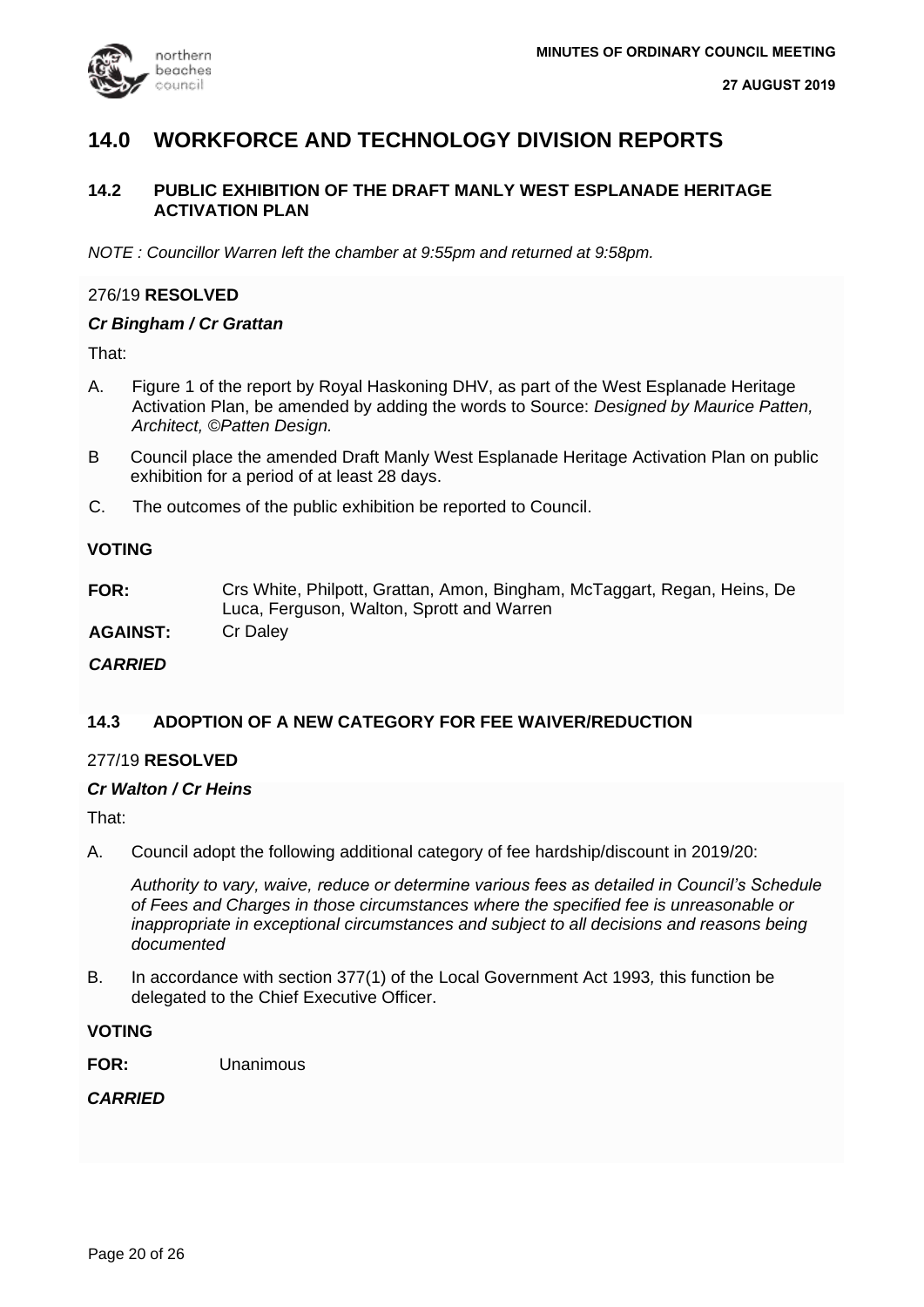

### **15.0 NOTICES OF MOTION**

### **15.1 NOTICE OF MOTION NO 23/2019 - FLYING THE TORRES STRAIT ISLAND AND ABORIGINAL FLAGS**

### 278/19 **RESOLVED**

### *Cr White / Cr Ferguson*

That Council:

- A. Routinely fly the Aboriginal and Torres Straight Island flags from the lit flagpoles in Manly, Dee Why and Mona Vale in addition to the National Flag. This would comply with current State Government protocols.
- B. Endeavour to fly the Torres Strait Island and Aboriginal Flags where practical to nearby flagpoles adjacent to National Aborigines and Islanders Day Observance Committee week events.

### **VOTING**

**FOR:** Unanimous

### *CARRIED*

### **15.2 NOTICE OF MOTION NO 24/2019 - UNITED ACTION TO STOP SUICIDE**

*NOTE 1: Councillor Philpott left the chamber at 10:06pm and returned at 10:09pm.*

*NOTE 2: Councillor Grattan left the chamber at 10:10pm and returned at 10:12pm.*

### 279/19 **RESOLVED**

### *Cr Sprott / Cr De Luca*

That Council:

- A. Sadly notes, suicide rates continue to rise on the Northern Beaches and in our sister city of Brewarrina.
- B. In an effort to provide meaningful assistance to our sister city, Brewarrina, requests Council staff furnish a report within the next three months:
	- a. Investigating Northern Beaches Council funding up to two Indigenous Leaders from Brewarrina and surrounds to attend next year's National Suicide Prevention Conference.
	- b. Investigating providing funding to enable the ASIST and safeTALK Program or an equivalent with an indigenous facilitator and trainer to be delivered in Brewarrina and surrounds.
	- c. Investigate providing financial assistance to training up two Indigenous leaders in suicide prevention from Brewarrina or surrounds in delivering suicide prevention, intervention and postvention assistance.
	- d. Investigate delivering per quarter the ASIST and safeTALK programs once per quarter on the Northern Beaches.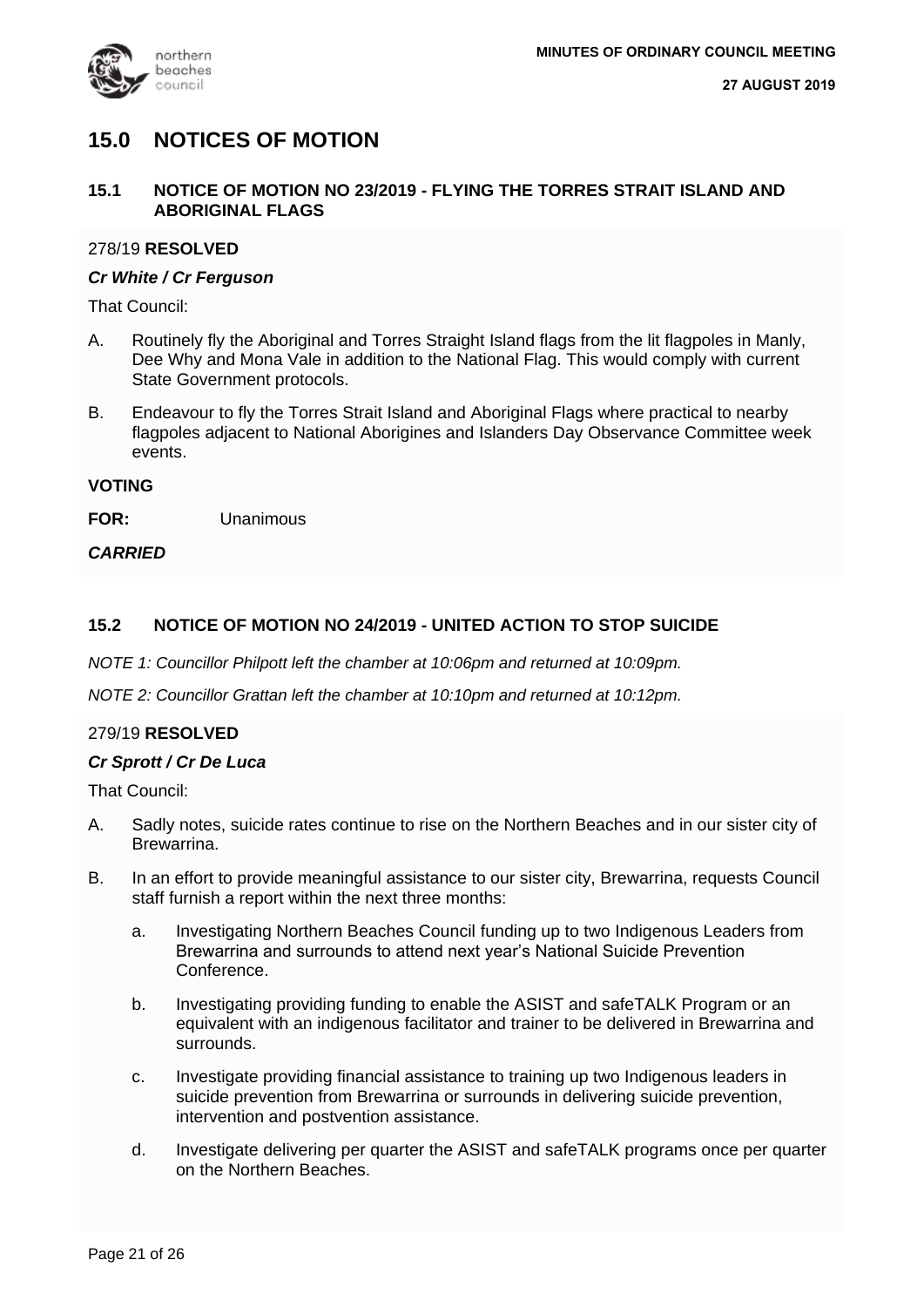

C. Seeks to become a model for leadership in suicide prevention, develop innovative ways to support Northern Beaches residents to prevent suicide and that Council sign and Councillors be invited to sign the National Suicide Prevention Charter, with the aim to be signed on 10 September, 2019, being World Suicide Day.

### **VOTING**

**FOR:** Unanimous

*CARRIED*

### **15.6 NOTICE OF MOTION NO 28/2019 - THE PIPELINE WALKWAY PROPOSAL**

*NOTE: Councillor Amon left the chamber at 10:25pm and returned at 10:29pm*.

### 280/19 **RESOLVED**

### *Cr Sprott / Cr Heins*

That Council:

- A. Acknowledge the preliminary work that staff have already done in developing and investigating the "pipeline" shared path and in support of that work.
- B. Actively pursues working with Sydney Water and any other relevant State Government agencies, to investigate the development of a shared path along the water pipeline running from Frenchs Forest past the new school site and aquatic centre (WAC) through to Beacon Hill.
- C. Actively investigates all possible grants to help with funding this project.
- D. Aims to have the project open before the new school is complete.
- E Provide an update to Councillors on the discussion and progress of the pipeline walkway.

### **VOTING**

**FOR:** Unanimous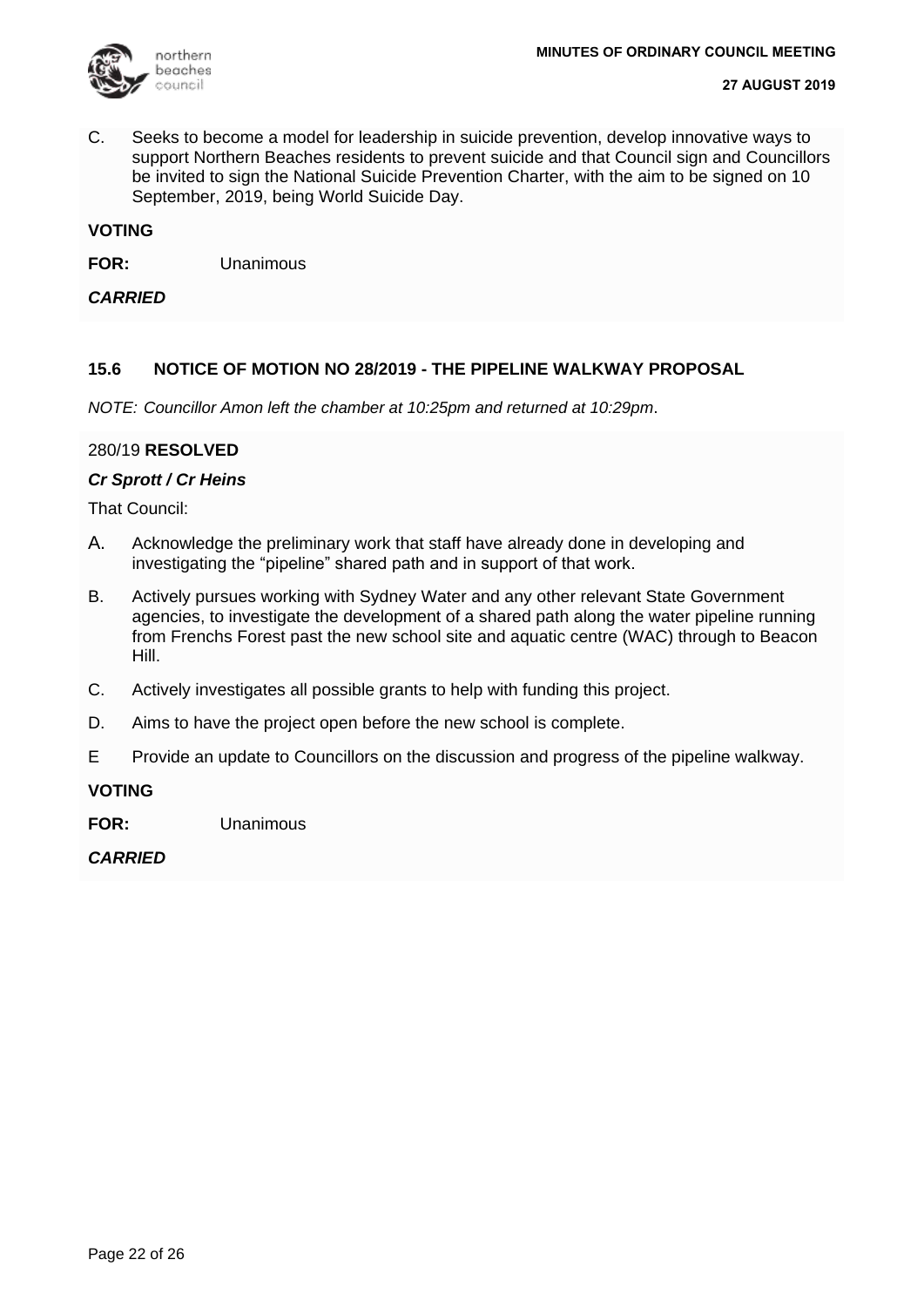

### **18.0 CONFIDENTIAL MATTERS – CLOSED SESSION**

*NOTE 1: Cr Ferguson left the chamber at 10:34pm.*

*NOTE 2: The open session of Council adjourned at 10:34pm.*

### 281/19 **RESOLVED**

### *Cr Regan / Cr Heins*

That:

A In accordance with the requirements of section 10A of the Local Government Act 1993 as addressed below, Council resolve to close the meeting to the public to consider and discuss:

Matter of Urgent Nature - Rescission motion in relation to resolution of Council (241/19) Item 18.6 – RFT 2018/218 – 'Cleaning Services Council Buildings', adopted on 23 July 2019 on the basis that it involves the receipt and discussion of information that would, if disclosed, confer a commercial advantage on a person with whom the Council is conducting (or proposes to conduct) business and prejudice the commercial position of the person who supplied it [10A(2)(c) and (d(i)) Local Government Act 1993].

B The resolutions made by the Council in Closed Session be made public after the conclusion of the closed session and such resolutions be recorded in the minutes of the Council meeting.

### **VOTING**

- **FOR:** Crs White, Daley, Philpott, Grattan, Amon, Bingham, McTaggart, Regan, Heins, De Luca, Ferguson, Walton and Sprott
- **ABSENT:** Cr Ferguson

### *CARRIED*

### **19.0 REPORT OF CONFIDENTIAL RESOLUTIONS**

*NOTE: At 10:50pm the meeting resumed into open session of Council and the Chief Executive Officer reported that the following resolutions were passed in the closed session of Council.*

### **18.1 RFT 2019/021 - CONSULTANCY SERVICES FOR COAST WALK SIGNAGE**

### 282/19 **RESOLVED**

### *Cr Heins / Cr Ferguson*

That:

- A. Council accepts the tender of Aspect Studios for RFT 2019/021 Consultancy Services for Coast Walk Signage for the sum of \$98,900 excluding GST.
- B. Authority be delegated to the Chief Executive Officer to execute all necessary documentation to give effect to this resolution and to approve contract payments up to the amount specified in the confidential evaluation report.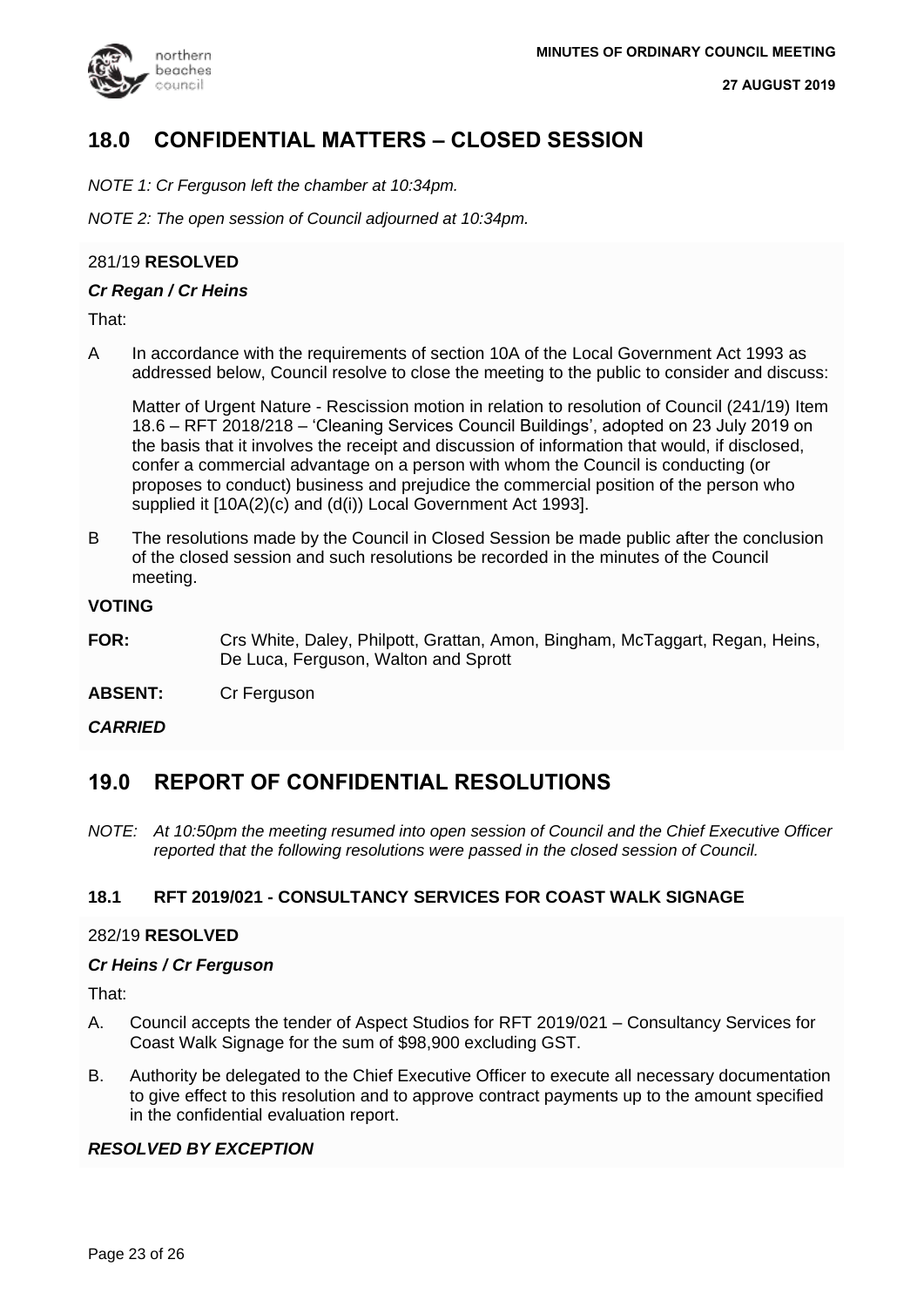### **18.2 ALTERNATIVE PROCUREMENT - SAP EMPLOYEE CENTRAL PAYROLL AND SAP TIME & ATTENDANCE MANAGEMENT BY KRONOS LICENCES**

### 283/19 **RESOLVED**

### *Cr Heins / Cr Ferguson*

That Council:

- A. Exercise its authority under Section 55 (3) of the Local Government Act and approve an alternative procurement process for the supply and maintenance of SAP Employee Central Payroll and SAP Time & Attendance Management by Kronos licenses. The proposed alternative procurement strategy is based on the following "extenuating circumstances"
	- a. Existing investment in SAP Success Factors for performance management, learning management, recruitment & onboarding and central HR database
	- b. Provision of a single solution reducing the requirement to procure separate integration services
	- c. SAP Australia Pty Ltd are the only provider of SAP Time & Attendance Management by Kronos licenses
- B. Delegate authority to the Chief Executive Officer to negotiate contracts with SAP Australia Pty Ltd for the supply of SAP Employee Central Payroll and SAP Time & Attendance Management by Kronos licenses and if successful to execute all necessary documentation to give effect to this resolution.

### *RESOLVED BY EXCEPTION*

### **MATTER OF URGENCY – NOTICE OF MOTION TO RESCIND A RESOLUTION**

### 284/19 **RESOLVED**

### *Cr Sprott / Cr Heins*

That Council's Resolution 241/19 relating to confidential item 18.6 - RFT 2018/218 - Cleaning Services Council Buildings, passed at the Council meeting held on 23 July 2019 be rescinded:

*"That:*

- *A. Council accepts the tender of OITA Facilities Management for the initial annual amount of \$4,957,472.81 (ex GST) p.a. subject to adjustment by labour award rates and consumer price index, for an initial period of three years with the option to extend for addition periods up to a maximum of two additional years subject to satisfactory continuing performance.*
- *B. Authority be delegated to the Chief Executive Officer to execute all necessary documentation to give effect to this resolution.*
- *C. The Chief Executive Officer be delegated authority to exercise Council's options to extend the contract term."*

### **VOTING**

**FOR:** Unanimous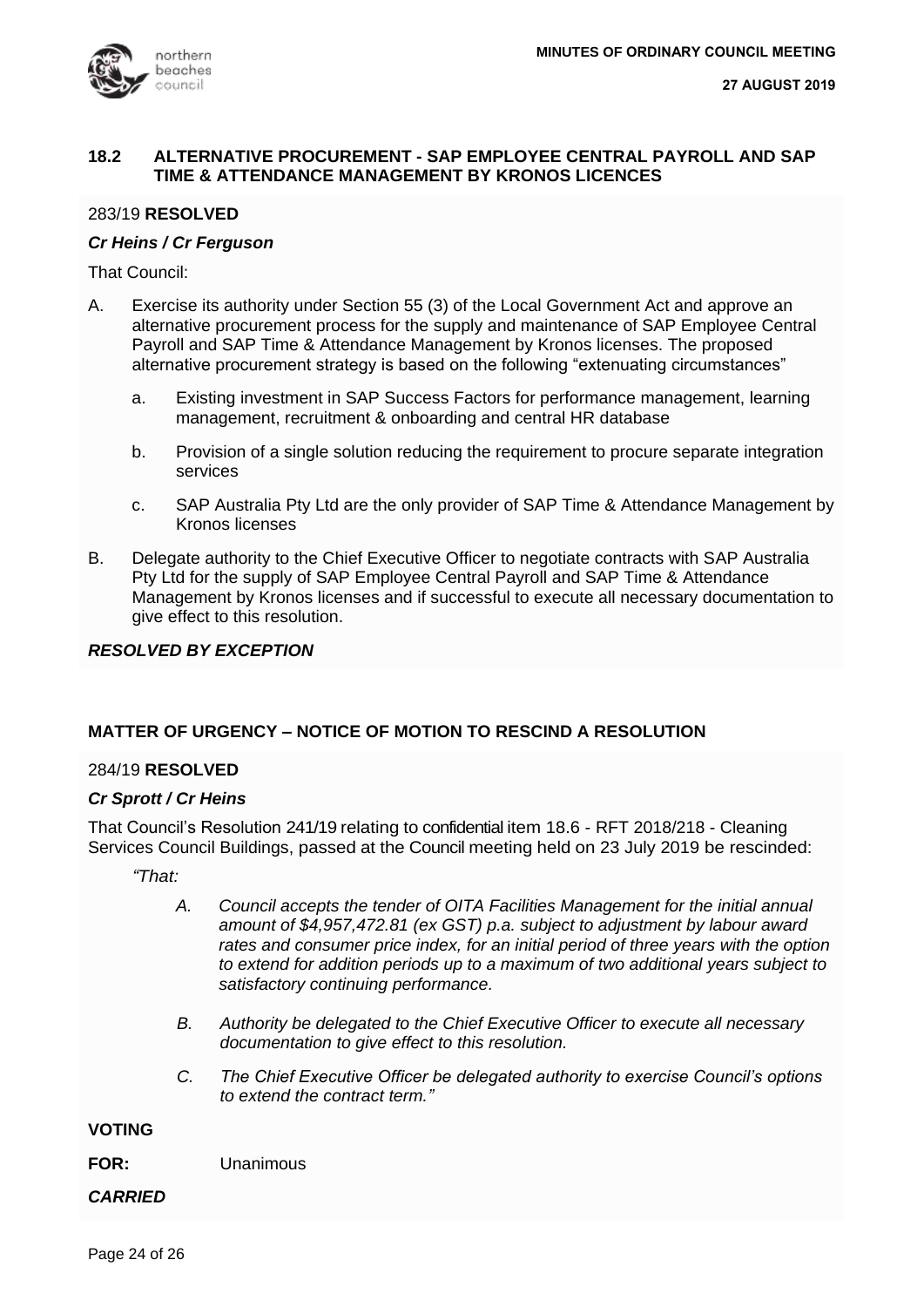

### *The rescission motion was CARRIED and the following notice of motion was put to Council*

### **NOTICE OF MOTION NO 30/2019**

### 285/19 **RESOLVED**

### *Cr Grattan / Cr Heins*

That:

- A. Council in accordance with clause 178 (3)(b) of the *Local Government (General) Regulation 2005*, decline to accept any of the tenders for RFT 2018/218 - Cleaning Services Council Buildings and invite, in accordance with clause 167, fresh tenders based on the same or different details
- B. Council enter into a contract or contracts for the interim provision of cleaning services for Council buildings for a period up to 30 September 2020 with one or more of Council's current service providers (being Quad Services Pty Ltd, AFMR Pty Ltd, Quayclean Australia Pty Ltd, Woodmill Australia Pty Ltd, Enviro LCS Pty Ltd and Facilities First Australia Pty Ltd.
- C. Council resolves, pursuant to section 55(3)(i) of the Local Government Act 1993, that a satisfactory result would not be achieved by inviting tenders for the contract/s referred to at B because of extenuating circumstances by reason of the following:
	- a) Council has sought the provision of services through RFT 2018/218 Cleaning Services Council Buildings but has declined to accept any tenders and will invite fresh tenders.
	- b) pending the conclusion of the fresh tender process referred to at a), Council has an immediate and critical need to take the necessary steps to ensure ongoing services to clean Council buildings
	- c) the service providers referred to at B have the experience, expertise and equipment to satisfy Council's requirements for the interim period
	- d) until the fresh tender process referred to at a) is concluded and a new contract for 'Cleaning Services Council Buildings' is established, it is appropriate for Council to enter into interim contract/s to ensure the ongoing provision of services.
- D. Council authorises the Chief Executive Officer to do all things necessary to give effect to this resolution including to enter into negotiations with one or more of the current service providers (being Quad Services Pty Ltd, AFMR Pty Ltd, Quayclean Australia Pty Ltd, Woodmill Australia Pty Ltd, Enviro LCS Pty Ltd and Facilities First Australia Pty Ltd) for the interim provision of cleaning services for Council buildings for a period up to 30 September 2020 and to execute all necessary documentation including contract/s.

### **VOTING**

**FOR:** Unanimous